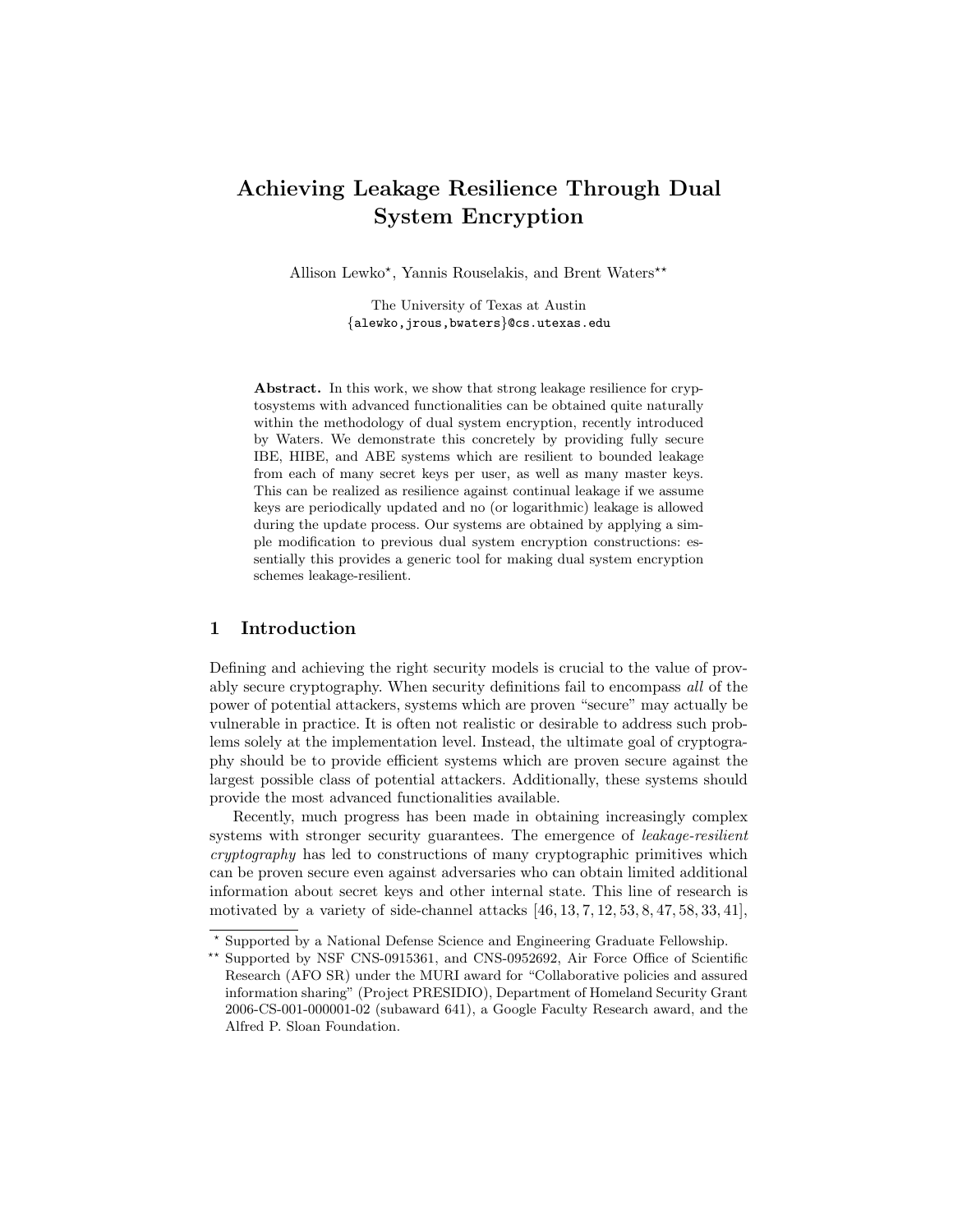which allow attackers to learn partial information about secrets by observing physical properties of a cryptographic execution such as timing, power usage, etc. The cold-boot attack [41] allows an attacker to learn information about memory contents of a machine even after the machine is powered down.

Leakage-resilient cryptography models a large class of side-channel attacks by allowing the attacker to specify an efficiently computable leakage function f and learn the output of  $f$  applied to the secret key and possibly other internal state at specified moments in the security game. Clearly, limits must be placed on  $f$  to prevent the attacker from obtaining the entire secret key and hence easily winning the game. One approach is to bound the total number of bits leaked over the lifetime of the system to be significantly less than the bit-length of the secret key. Another approach is to continually refresh the secret key and bound the leakage between each update (this is called "continual leakage"). Both of these approaches have been employed successfully in a variety of settings, yielding constructions of stream ciphers, signatures, symmetric key encryption, public key encryption, and identity-based encryption (IBE) which are leakage-resilient under various models of leakage [52, 45, 31, 57, 26, 1, 2, 32, 29, 24, 19, 30, 3, 15, 21, 16, 25].

Concurrently, the methodology of dual system encryption has emerged as a useful tool for improving the security guarantees for efficient cryptosystems with advanced functionalities like identity-based encryption (IBE), hierarchical identity-based encryption (HIBE), attribute-based encryption (ABE) [63, 50, 48]. These works provide efficient systems with short parameters which are proven fully secure in the standard model under static assumptions. Previous constructions of IBE and HIBE either used random oracles, had large parameters, were only proven selectively secure (a weaker model of security where the attacker must declare its target immediately instead of choosing it adaptively in the course of the security game), or relied on "q-based" assumptions (where the size of the assumption depends on the number of the attacker's queries) [14, 22, 37, 18, 9, 10, 61, 11, 34, 36, 35]. All previous constructions of ABE were only proven selectively secure [59, 40, 20, 6, 55, 39, 62]. Like leakage resilience, moving from selectively secure systems to fully secure systems is important because it results in security against a more powerful class of attackers.

Our Contribution In this work, we show that the techniques of dual system encryption naturally lead to leakage resilience. We demonstrate this by providing leakage-resilient constructions of IBE, HIBE, and ABE systems which retain all of the desirable features of dual system constructions, like full security from static assumptions and close resemblance to previous selectively secure schemes. We present our combination of dual system encryption and leakage resilience as a convenient abstraction and reduce proving security to the establishment of three properties.

Our approach not only combines the benefits of dual system encryption and leakage resilience, but also qualitatively improves upon the leakage tolerance of previous leakage-resilient IBE schemes [16, 2, 21]. In particular, our IBE system can tolerate leakage on the master key, as well as leakage on several keys for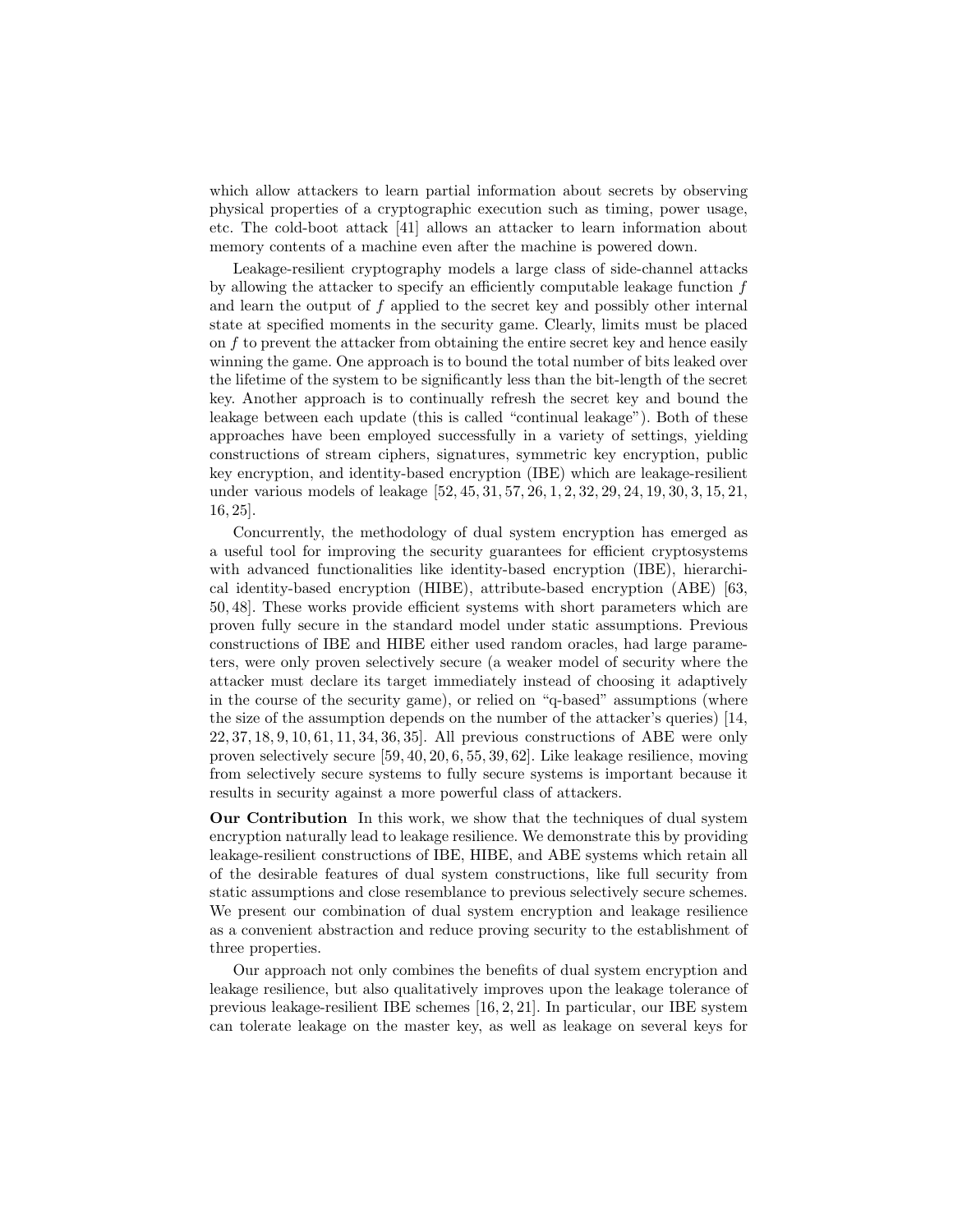each identity (this can be viewed as continual leakage, where secret keys are periodically updated and leakage is allowed only between updates, and not during updates).<sup>1</sup> The IBE schemes of  $[2, 21]$  only allow bounded leakage on one secret key per identity, and allow no leakage on the master key. The IBE scheme of [16] allows bounded leakage on each of many keys per identity, but allows no leakage on the master key.

We develop a simple and versatile methodology for modifying a dual system encryption construction and proof to incorporate strong leakage resilience guarantees. The change to the constructions is minimal, and can be viewed as the adjoining of a separate piece which does not interfere with the intuitive and efficient structure of the original system. Essentially, we show that dual system encryption and leakage resilience are highly compatible, and their combination results in the strongest security guarantees available for cryptosystems with advanced functionalities, with no sacrifice of efficiency.

Our Techniques In a dual system encryption scheme, keys and ciphertexts can each take on two forms: normal and semi-functional. Normal keys can decrypt both forms of ciphertexts, while semi-functional keys can only decrypt normal ciphertexts. In the real security game, the ciphertext and all keys are normal. Security is proven by a hybrid argument, where first the ciphertext is changed to semi-functional, and then the keys are changed to semi-functional one by one. We must prove that the attacker cannot detect these changes. Finally, we arrive at a game where the simulator need only produce semi-functional objects, which cannot correctly decrypt. This greatly reduces the burden on the simulator and allows us to now prove security directly.

There is an important challenge inherent in this technique: when we argue the indistinguishability of games where a certain key is changing from normal to semi-functional, it is crucial that the simulator cannot determine the nature of this key for itself by test decrypting a semi-functional ciphertext. However, the simulator should also be prepared to make a semi-functional ciphertext for *any* identity and to use any identity for this particular key. This challenge is overcome by allowing the simulator to make nominal semi-functional keys: these are keys that are distributed like ordinary semi-functional keys in the attacker's view, but in the simulator's view they are correlated with the challenge ciphertext, so that if the simulator tries to decrypt a semi-functional ciphertext, decryption will always succeed, and hence will not reveal whether the key is normal or nominally semi-functional.

To keep nominal semi-functionality hidden from the attacker's view, previous dual system encryption constructions relied crucially on the fact that the attacker cannot ask for a key capable of decrypting the challenge ciphertext. When we add leakage to this framework, the attacker is now able to ask for leakage on keys which are capable of decrypting the challenge ciphertext: hence we need a

<sup>&</sup>lt;sup>1</sup> For simplicity, we present our system as allowing no leakage during key updates, but our system can tolerate leakage which is logarithmic in terms of the security parameter using the same methods employed in [16].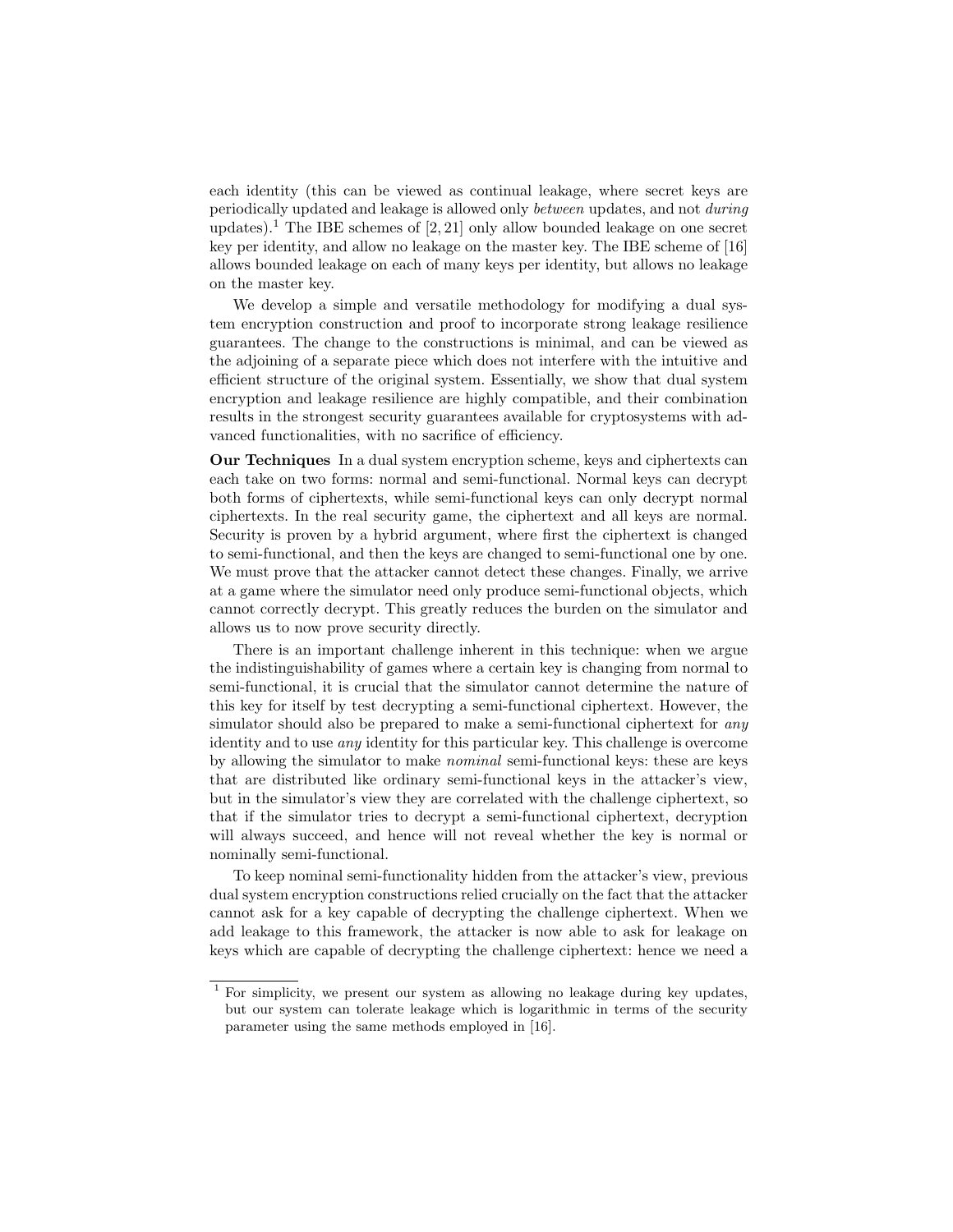new mechanism to hide nominal semi-functionality from attackers who can leak on these keys.

We accomplish this by expanding the semi-functional space to form  $n + 2$ dimensional vectors, where  $n \geq 3$  is a parameter determining the leakage tolerance. Nominality now corresponds to the vector in the semi-functional space of the key being orthogonal to the vector in the semi-functional space of the ciphertext. Because the leakage function on the key must be determined before the challenge ciphertext is revealed, an attacker whose leakage is suitably bounded cannot distinguish orthogonal vectors from uniformly random vectors in this context (this is a corollary of the result from [16], which shows that "random subspaces are leakage-resilient"). Hence, the attacker cannot distinguish leakage on a nominally semi-functional key from leakage on an ordinary semi-functional key. This allows us to obtain leakage resilience within the dual system encryption framework.

Comparison to Previous Techniques One of the leakage-resilient IBE constructions of [21] also applied the dual system encryption methodology, but ultimately relied on the technique of hash proof systems [23, 52, 2] to obtain leakage resilience, instead of deriving leakage resilience from the dual system encryption methodology itself, as we do in this work. More precisely, they used the dual system encryption framework to allow the simulator to produce keys incapable of decrypting the challenge ciphertext, but did not apply dual system encryption to handle leakage on keys which are capable of decrypting the challenge ciphertext. Instead, they relied on a hash proof mechanism for this part of the proof. This leads them to impose the restriction that the attacker can only leak from one key for the challenge identity, and no leakage on the master key is allowed. Essentially, their application of dual system encryption is "orthogonal" to their techniques for achieving leakage resilience. In contrast, our techniques allow us to handle all key generation and leakage queries within the dual system encryption framework, eliminating the need for a separate technique to achieve leakage resilience. This enables us to allow leakage from multiple keys which can decrypt the challenge ciphertext, as well as leakage from the master key.

The leakage-resilient IBE construction of [16] in the continual leakage model relies on selective security to allow the simulator to produce the keys incapable of decrypting challenge ciphertext. This is accomplished with a partitioning technique. Their technique for handling leakage on secret keys for the challenge identity is more similar to ours: they produce these keys and ciphertext in such a way that each is independently well-distributed, but the keys for the challenge identity exhibit degenerate behavior relative to the challenge ciphertext. This correlation, however, is information-theoretically hidden from the adversary because the leakage per key is suitably bounded. We employ a similar informationtheoretic argument to hide nominal semi-functionality of leaked keys from the attacker's view. However, their technique does not quite fit our dual system encryption framework, and only achieves selective security in their implementation, with no leakage allowed from the master key.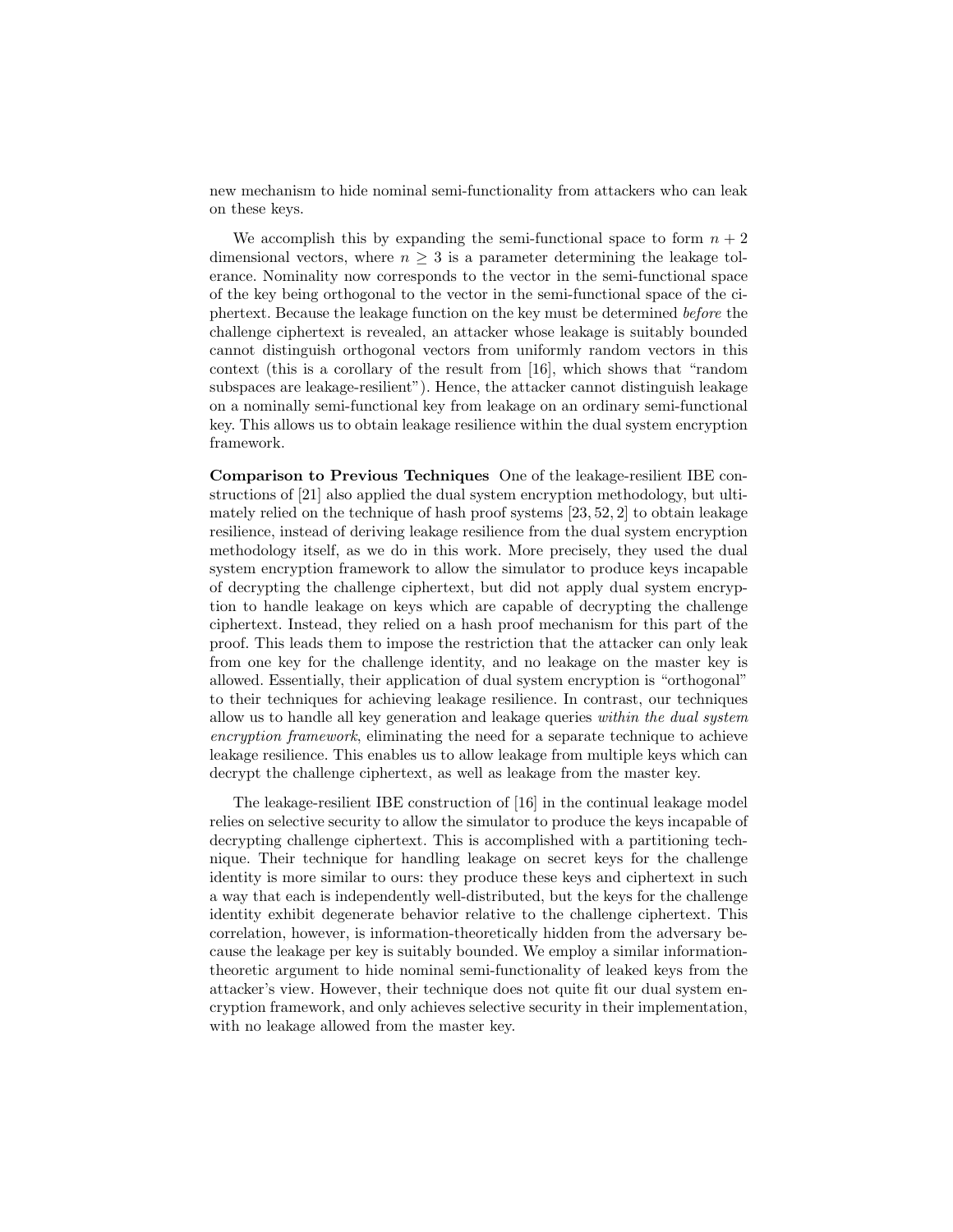#### 1.1 Related Work

Leakage resilience has been studied in many previous works, under a variety of leakage models [60, 56, 45, 3, 19, 24, 30, 28, 44, 29, 52, 1, 2, 17, 26, 31, 42, 51, 57, 32, 15, 27, 16, 25]. Exposure-resilient cryptography [17, 28, 44] addressed adversaries who could learn a subset of the bits representing the secret key or internal state. Subsequent works have considered more general leakage functions. Micali and Reyzin [51] introduced the assumption that "only computation leaks information." In other words, one assumes that leakage occurs every time the cryptographic device performs a computation, but that any parts of the memory not involved in the computation do not leak. Under this assumption, leakage-resilient stream ciphers and signatures have been constructed [31, 57, 32]. Additionally, [43, 38] have shown how to transform any cryptographic protocol into one that is secure with continual leakage, assuming that only computation leaks information and also relying on a simple, completely non-leaking hardware device.

Since attacks like the cold-boot attack [41] can reveal information about memory contents in the absence of computation, it is desirable to have leakageresilient constructions that do not rely upon this assumption. Several works have accomplished this by bounding the total amount of leakage over the lifetime of the system, an approach introduced by [1]. This has resulted in constructions of pseudorandom functions, signature schemes, public key encryption, and identitybased encryption [26, 52, 3, 45, 2, 21] which are secure in the presence of suitably bounded leakage. For IBE schemes in particular, this means that an attacker can leak a bounded amount of information from only one secret key per user. This does not allow a user to update/re-randomize his secret key during the lifetime of the system.

Recently, two works have achieved continual leakage resilience without assuming that only computation leaks information [16, 25]. Dodis, Haralambiev, Lopez-Alt, and Wichs [25] construct one-way relations, signatures, identification schemes, and authenticated key agreement protocols which are secure against attackers who can obtain leakage between updates of the secret key. It is assumed the leakage between consecutive updates is bounded in terms of a fraction of the secret key size, and also that there is no leakage during the update process. Brakerski, Kalai, Katz, and Vaikuntanathan [16] construct signatures, public key encryption schemes, and (selectively secure) identity-based encryption schemes which are secure against attackers who can obtain leakage between updates of the secret key, and also a very limited amount of leakage during updates and during the initial setup phase. The leakage between updates is bounded in terms of a fraction of the secret key size, while the leakage during updates and setup is logarithmically small as a function of the security parameter.

The dual system encryption methodology was introduced by Waters in [63]. It has been leveraged to obtain constructions of fully secure IBE and HIBE from simple assumptions [63], fully secure HIBE with short ciphertexts [50], fully secure ABE and Inner Product Encryption (IPE) [48], and fully secure functional encryption combining ABE and IPE [54].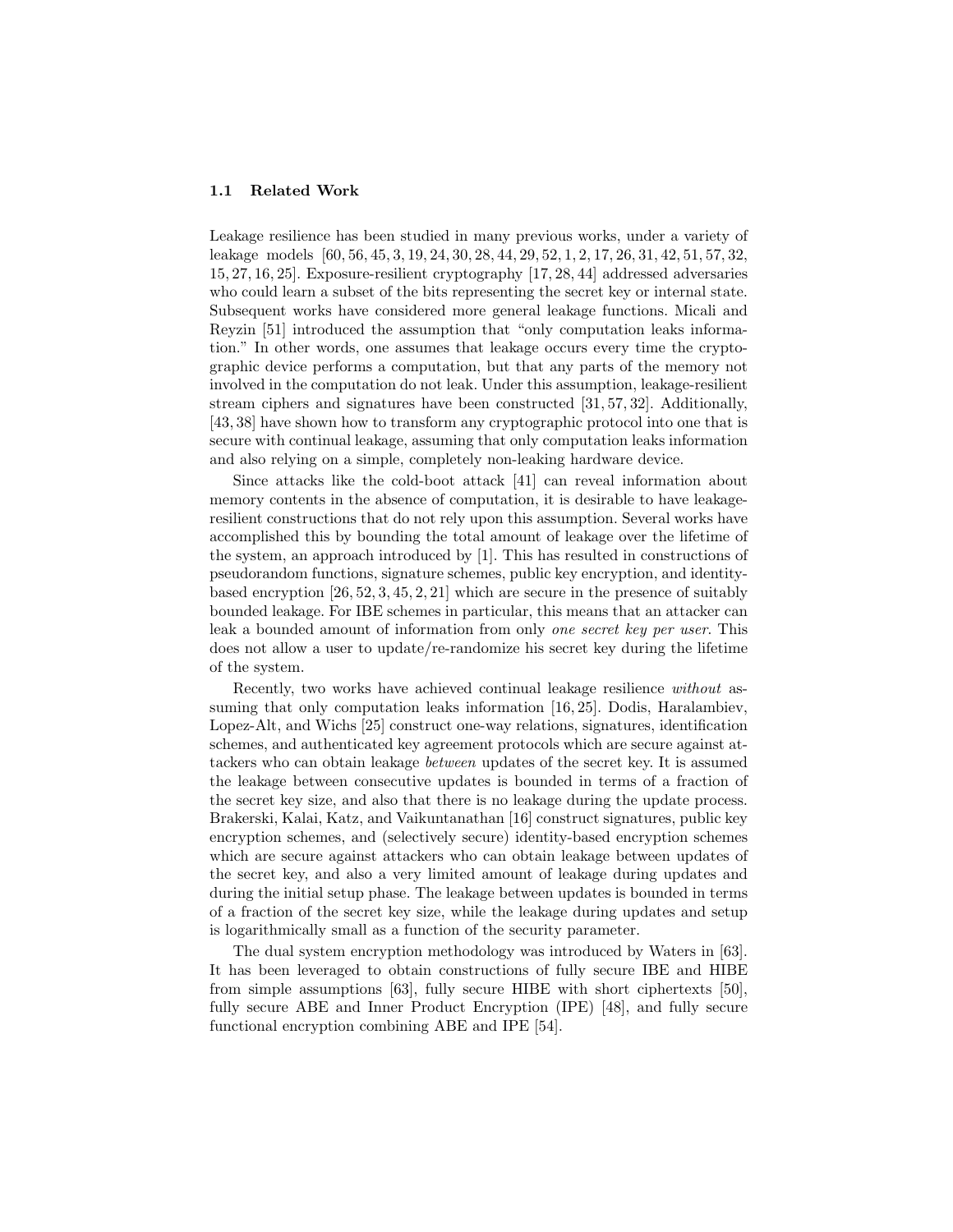Independently, Alwen and Ibraimi [4] have proposed a leakage resilient system for a special case of Attribute-Based Encryption, where the ciphertext policy is expressed as a DNF. Their work pursues a different technical direction to ours, and provides an interesting application of hash proof systems to the ABE setting. Security is proven from a "q-type" assumption.

# 2 Preliminaries

**Notation** We denote by  $s \stackrel{\$}{\leftarrow} S$  the fact that s is picked uniformly at random from a finite set S and by  $x, y, z \stackrel{\$}{\leftarrow} S$  that all  $x, y, z$  are picked independently and uniformly at random from S. We say that a function is of constant output size if the number of bits output by it is independent of the input. By  $|x|$ , we denote the size/number of bits of term x. Also, the special symbol  $\perp$  is meant to serve as a unique dummy value in all our systems. Finally, by PPT we denote a probabilistic polynomial-time algorithm.

Complexity Assumptions To prove the security of our system, we will use three assumptions in composite order groups, also used in [50, 48]. These are static assumptions, which hold in the generic group model if finding a nontrivial factor of the group order is hard. The proof of this can be found in [50]. The first two of our assumptions belong to the class of General Subgroup Decision Assumptions described in [5]. The specific statement of the assumptions can be found in the full version [49].

#### 2.1 Security Definition

In this section we assume familiarity with the main functionalities of the algorithms of an IBE system. Due to lack of space in this version we included the detailed definition only in the full version [49].

The security of our system is based on a game, called MasterLeak. It is a modified version of the usual IbeCpa security game. In that game, the attacker can make a polynomial number of Keygen queries for identities other than the challenge identity. Each of these queries returns a secret key of the requested identity. The main idea of our security game is to allow these queries and in addition allow leakage on the master key and secret keys of the challenge identity. The only restriction we impose is that it can not get leakage of more than  $\ell_{MK}$ bits per master key (remember we can have many master keys) and  $\ell_{\rm SK}$  bits per secret key, where  $\ell_{MK}, \ell_{SK}$  are parameters of the game.

The game starts with a setup phase, where the challenger runs the setup algorithm and gives the attacker the public parameters. It also gives the attacker a handle (i.e. reference) to the master key. We now allow the attacker to make three kinds of queries, called Create, Leak, and Reveal. With a Create query, the attacker asks the challenger to create a key and store it. The attacker supplies a handle that refers to a master key to be used in the key generation algorithm. Each such query returns a unique handle-reference to the generated key, so that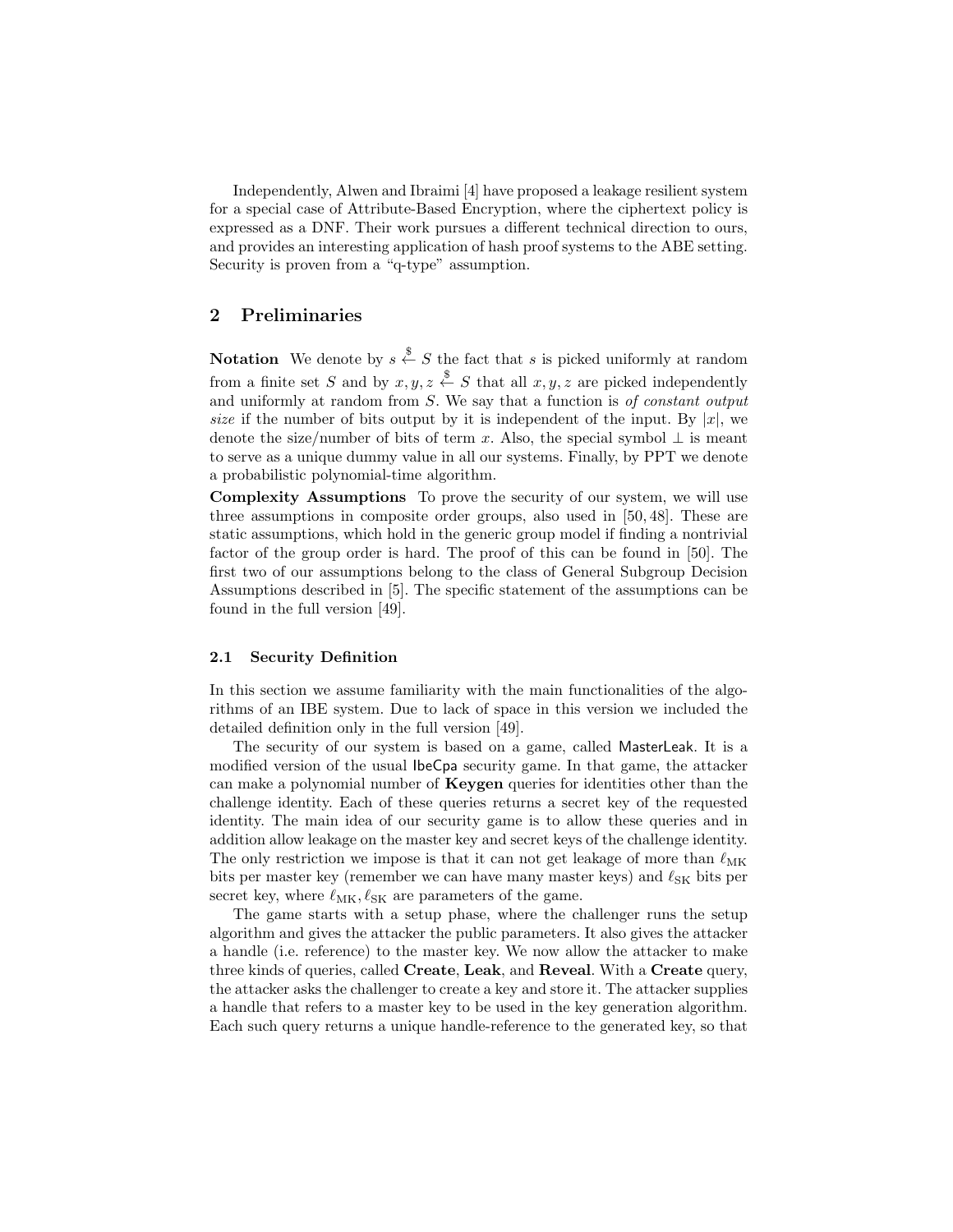the attacker can refer to it later and either apply a leakage function to it and/or ask for the entire key. The original master key (the one created in the Setup algorithm) gets a handle of 0.

Using a handle, the attacker can make a leakage query Leak on any key of its choice. Since all queries are adaptive (the attacker has the ability to leak from each key a few bits at the time, instead of requiring the leakage to occur all at once) and the total amount of leakage allowed is bounded, the challenger has to keep track of all keys leaked via these queries and the number of leaked bits from each key so far. Thus, it creates a set  $\mathcal T$  that holds tuples of handles, identities, keys, and the number of leaked bits. Each Create query adds a tuple to this set and each Leak query updates the number of bits leaked.

The Reveal queries allow the attacker to get access to an entire secret key. They get as input a handle to a key and the challenger returns this secret key to the attacker. The obvious restriction is that the attacker cannot get a master key, since it would trivially break the system. For the same reason, no key for the challenge identity should be revealed and thus the challenger has to have another set to keep track of the revealed identities. We will denote this set by  $\mathcal{R}$ . We also note that the **Reveal** queries model the attacker's ability to "change its" mind" in the middle of the game on the challenge identity. Maybe the attacker, after getting leakage from a secret key, decides that it is better to get the entire key via a Reveal query. Thus we achieve the maximum level of adaptiveness.

We now define our game formally. The security game is parameterized by a security parameter  $\lambda$  and two leakage bounds  $\ell_{MK} = \ell_{MK}(\lambda)$ ,  $\ell_{SK} = \ell_{SK}(\lambda)$ . The master keys', secret keys' and identities' spaces are denoted by  $MK$ ,  $SK$ , and  $I$ , respectively. We assume that the handles' space is  $\mathcal{H} = \mathbb{N}$ . The game MasterLeak consists of the following phases:

**Setup:** The challenger makes a call to  $\textbf{Setup}(1^{\lambda})$  and gets a master key MK and the public parameters PP. It gives PP to the attacker. Also, it sets  $\mathcal{R} = \emptyset$ and  $\mathcal{T} = \{(0, \epsilon, MK, 0)\}\)$ . Remember that  $\mathcal{R} \subseteq \mathcal{I}$  and  $\mathcal{T} \subseteq \mathcal{H} \times \mathcal{I} \times (\mathcal{MKUSK}) \times \mathbb{N}$ (handles - identities - keys - leaked bits). Thus initially the set  $\mathcal T$  holds a record of the original master key (no identity for it and no leakage so far). Also a handle counter  $H$  is set to 0.

**Phase 1:** In this phase, the adversary can make the following queries to the challenger. All of them can be interleaved in any possible way and the input of a query can depend on the outputs of all previous queries (adaptive security).

– Create(h, X): h is a handle to a tuple of T that must refer to a master key and X can be either an identity I or the empty string  $\epsilon$ .

The challenger initially scans  $\mathcal T$  to find the tuple with handle h. If the identity part of the tuple is not  $\epsilon$ , which means that the tuple holds a secret key of some identity, or if the handle does not exist, it responds with  $\perp$ .

Otherwise, the tuple is of the form  $(h, \epsilon, MK', L)$ . Then the challenger makes a call to **Keygen**(MK', X)  $\rightarrow$  K and adds the tuple  $(H + 1, X, K, 0)$  to the set  $\mathcal T$ . K is either a secret key for identity I or another master key depending on  $X$ . If  $X$  is an identity it returns a secret key and if  $X$  is the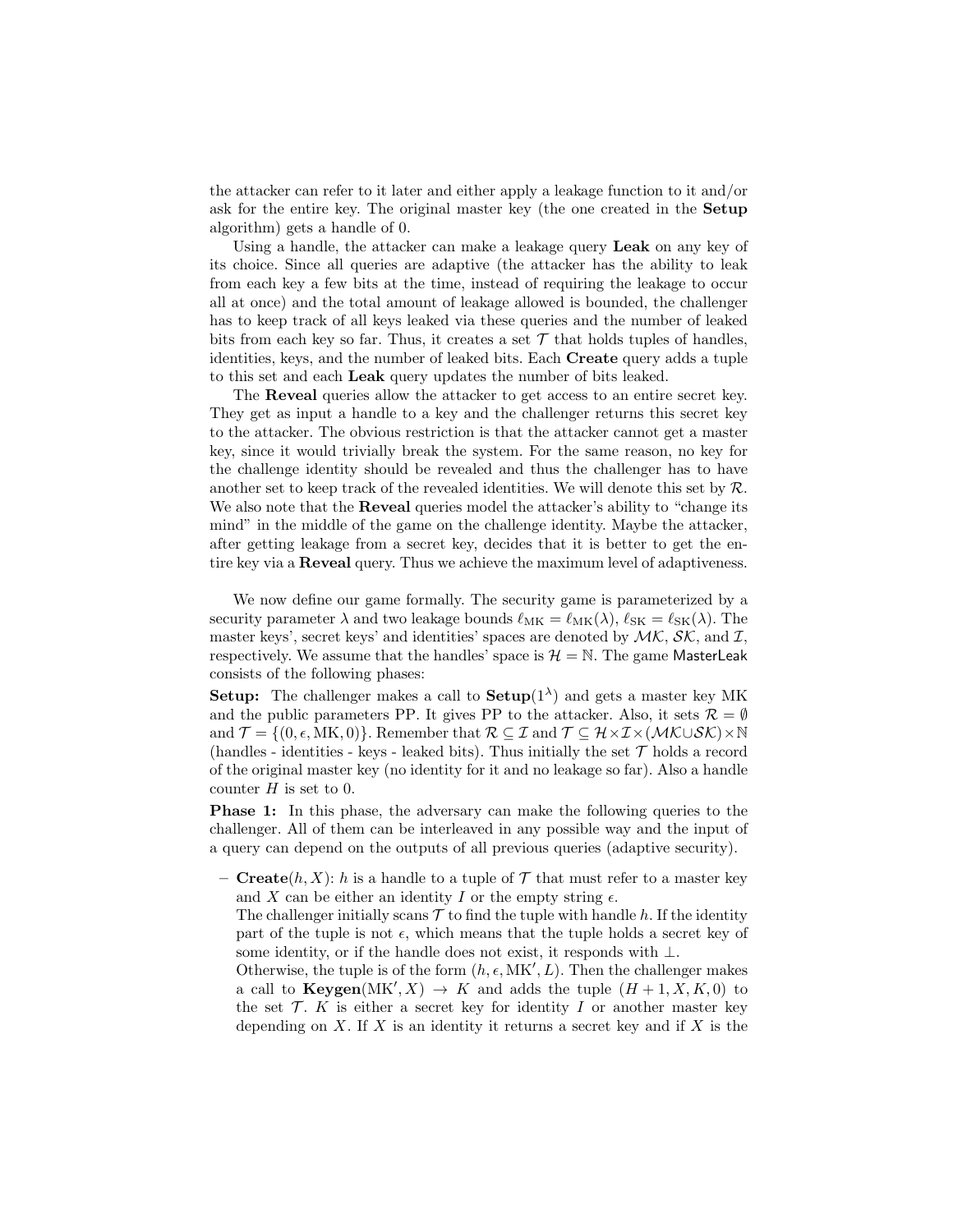empty string  $\epsilon$  it returns another master key. See the full version [49] for a detailed definition. After that, it updates the handle counter to  $H \leftarrow H + 1$ .

**Leak** $(h, f)$ : In this query, the adversary requests leakage from a key that has handle  $h \in \mathbb{N}$  with a polynomial-time computable function f of constant output size<sup>2</sup> acting on the set of keys.

The challenger scans  $\mathcal T$  to find the tuple with the specified handle. It is either of the form  $(h, I, SK, L)$  or  $(h, \epsilon, MK', L)$  <sup>3</sup>.

In the first case, it checks if  $L + |f(SK)| \leq \ell_{SK}$ . If this is true, it responds with  $f(SK)$  and updates the L in the tuple with  $L + |f(SK)|$ . If the check fails, it returns  $\perp$  to the adversary.

If the tuple holds a master key MK', it checks if  $L + |f(MK')| \leq \ell_{MK}$ . If this is true, it responds with  $f(MK')$  and updates the L with  $L + |f(MK')|$ . If the check fails, it returns  $\perp$  to the adversary.

 $-$  **Reveal**(h): Now the adversary requests the entire key with handle h. The challenger scans  $\mathcal T$  to find the requested entry. If the handle refers to a master key tuple, then the challenger returns  $\perp$ . Otherwise, we denote the tuple by  $(h, I, SK, L)$ . The challenger responds with SK and adds the identity I to the set R.

**Challenge:** The adversary submits a challenge identity  $I^* \notin \mathcal{R}$  and two messages  $M_0, M_1$  of equal size. The challenger flips a uniform coin  $c \stackrel{\$}{\leftarrow} \{0,1\}$  and encrypts  $M_c$  under  $I^*$  with a call to  $\mathbf{Encrypt}(M_c, I^*)$ . It sends the resulting ciphertext CT<sup>∗</sup> to the adversary.

**Phase 2:** This is the same as **Phase 1** with the restriction that the only queries allowed are Create and Reveal queries that involve a (non-master) secret key with identity different than  $I^*$ . The reason for forbidding Leak queries on a master key and on  $I^*$  is that the adversary can encode the entire decryption algorithm of CT<sup>∗</sup> as a function on a secret key, and thus win the game trivially if we allow these queries. For the same reason, the challenger can not give an entire secret key of  $I^*$  to the adversary and hence no **Reveal** queries involving  $I^*$  are allowed too. Leak queries on keys of identities other than  $I^*$  are useless, since the adversary can get the entire secret keys.

**Guess:** The adversary outputs a bit  $c' \in \{0, 1\}$ . We say it succeeds if  $c' = c$ .

The security definition we will use is the following:

**Definition 1.** An IBE encryption system  $\Pi$  is  $(\ell_{MK}, \ell_{SK})$ -master-leakage secure if for all PPT adversaries A it is true that

$$
\mathsf{Adv}_{\mathcal{A},\varPi}^{\mathsf{MasterLeak}}(\lambda,\ell_{\text{MK}},\ell_{\text{SK}}) \leq \mathsf{negl}(\lambda)
$$

<sup>&</sup>lt;sup>2</sup> We apply this restriction so that the adversary does not get any "extra" information about the input; only the output bits of the function. This restriction is also present in other works (e.g. in [16] they use circuits as leakage functions).

 $3$  It can be the case that MK' is the original master key.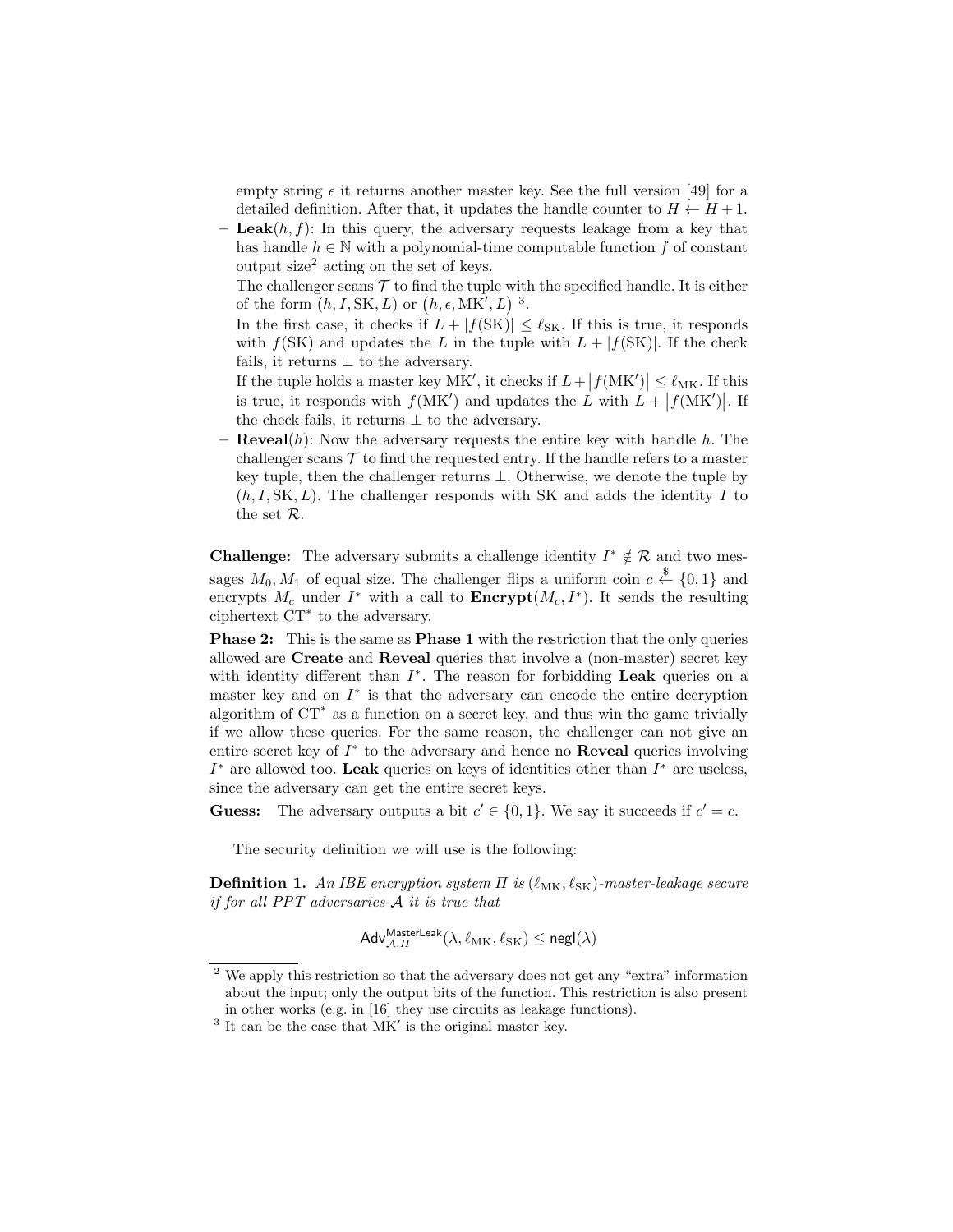where  $\textsf{Adv}_{\mathcal{A},\Pi}^{\textsf{MasterLeak}}(\lambda,\ell_{\text{MK}},\ell_{\text{SK}})$  is the advantage of  $\mathcal A$  in game MasterLeak with security parameter  $\lambda$  and leakage parameters  $\ell_{MK} = \ell_{MK}(\lambda), \ell_{SK} = \ell_{SK}(\lambda)$  and is formally defined as

$$
\mathsf{Adv}_{\mathcal{A},\varPi}^{\mathsf{MasterLeak}}(\lambda,\ell_{\text{MK}},\ell_{\text{SK}}) = \left|\Pr[\mathcal{A} \textrm{ succeeds}] - \frac{1}{2}\right|,
$$

where the probability is over all random bits used by the challenger and the attacker.

# 3 Dual System IBE

We now define dual system IBE schemes as an abstraction and define three security properties which will ensure leakage resilience. We show that these properties imply that a dual system IBE scheme is  $(\ell_{MK}, \ell_{SK})$ -master-leakage secure <sup>4</sup>.

#### 3.1 Definition

A dual system IBE scheme  $\Pi_D$  has the following algorithms:

**Setup**( $1^{\lambda}$ )  $\rightarrow$  (PP, MK) The setup algorithm takes in the security parameter,  $\lambda$ , and outputs the public parameters, PP, and a normal master key, MK.

**Keygen**(MK', X)  $\rightarrow$  K The key generation algorithm takes in a normal master key, MK', and either an identity, I, or the empty string  $\epsilon$ . In the first case, it outputs a normal secret key, SK, for the identity  $I$ , and in the second case, it outputs another normal master key,  $MK''$ .

**Encrypt**(PP,  $M, I$ )  $\rightarrow$  CT The encryption algorithm takes in the public parameters PP, a message  $M$ , and an identity  $I$ , and outputs a normal ciphertext, CT.

**Decrypt**(CT, SK)  $\rightarrow$  M The decryption algorithm takes in a ciphertext CT encrypted to identity I, and a secret key SK for identity I. It outputs the message M, unless both the key and the ciphertext are semi-functional.

**KeygenSF**(MK', X)  $\rightarrow \widetilde{K}$  The semi-functional key generation algorithm works in a similar way to **Keygen** but outputs semi-functional keys. If  $X = I$ , an identity, it outputs a semi-functional secret key, SK for identity I. If  $X = \epsilon$ , the empty string, it outputs a semi-functional master key,  $MK$ .

Notice that this algorithm takes in a normal master key; not a semi-functional one. Also, this algorithm need not be polynomial time computable, in contrast to Setup, Keygen, Encrypt, and Decrypt.

**EncryptSF**(PP,  $M, I$ )  $\rightarrow$  CT The semi-functional encryption algorithm takes in the public parameters PP, a message  $M$ , and an identity  $I$ , and outputs a semi-functional ciphertext, CT. This algorithm need not be polynomial time computable.

 $^4\,$  We choose not to include nominal semi-functionality as part of our abstraction, since one can use dual system encryption without employing this concept. For example, nominal semi-functionality was not used in [63].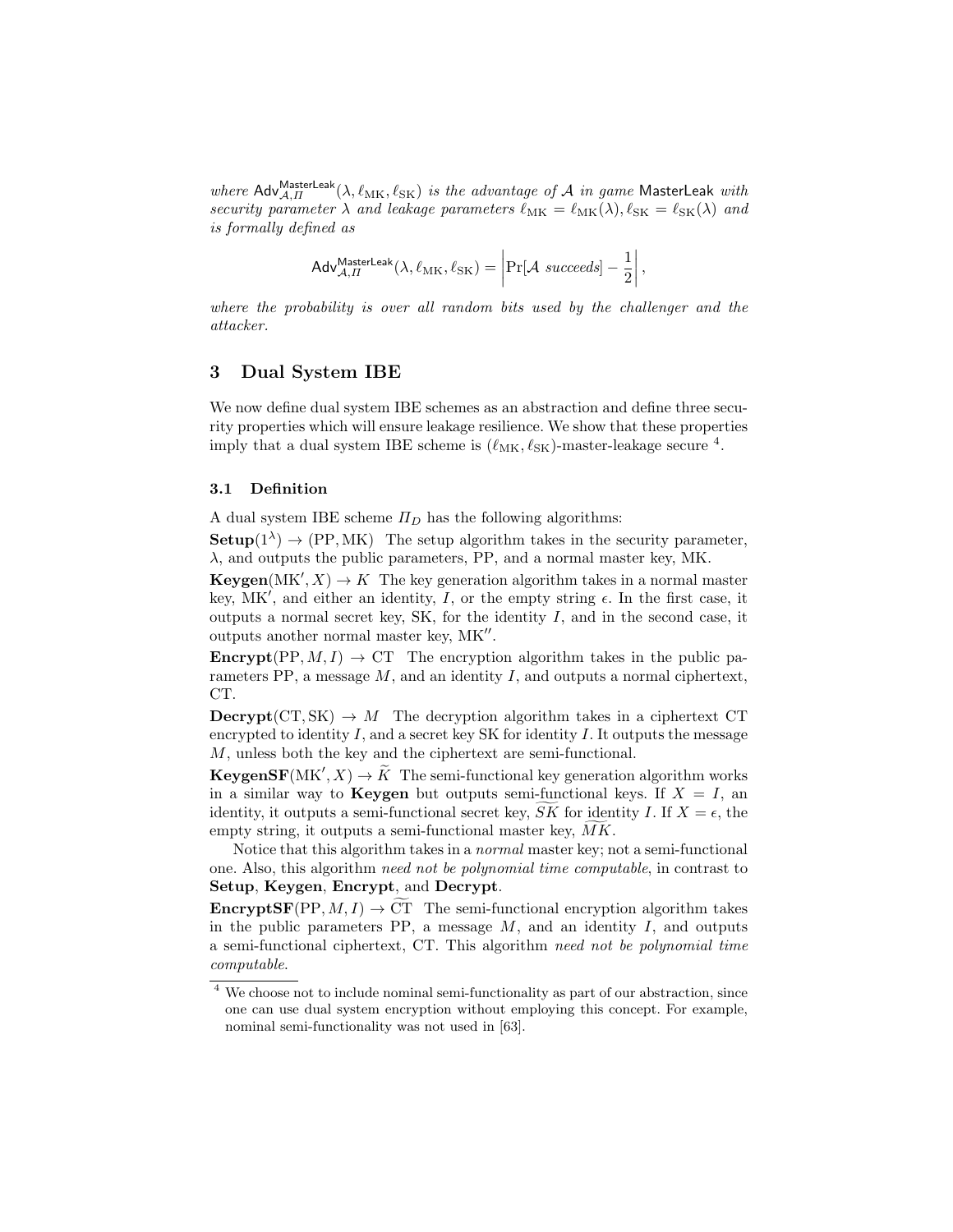#### 3.2 Security Properties for Leakage Resilience

We now define three security properties for a dual system IBE scheme. For this, we define two additional games which are modifications of the MasterLeak game.

The first game, called MasterLeakC, is exactly the same as the MasterLeak game except that in the Challenge phase, the challenger uses EncryptSF instead of Encrypt to create a semi-functional ciphertext, and returns this to the adversary.

In the second new game, called MasterLeakCK, the challenger again uses **En**cryptSF for the challenge phase. However, the set of tuples  $\mathcal T$  has a different structure. Each tuple holds for each key (master or secret) a normal and a semifunctional version of it. In this game, all keys leaked or given to the attacker are semi-functional. As we have noted above, the semi-functional key generation algorithm takes as input a normal master key. Thus the challenger stores the normal versions, as well the semi-functional ones so that it can use the normal versions of master keys as input to Keygen calls. <sup>5</sup> More precisely, the challenger additionally stores a semi-functional master key in tuple 0 by calling KeygenSF(MK,  $\epsilon$ ) after calling Setup. Thereafter, for all Create(h, X) queries, the challenger makes an additional call to  $\mathbf{KeygenSF}(MK', X)$ , where  $MK'$  is the normal version of the master key stored in tuple h. Leak and Reveal queries act always on the semi-functional versions of each key.

Finally, notice that the same attackers that play game MasterLeak can play games MasterLeakC and MasterLeakCK without any change in their algorithms - queries etc. The simulator answers them in a different way.

Semi-functional Ciphertext Invariance: We say that a dual system IBE scheme  $\Pi_D$  has  $(\ell_{MK}, \ell_{SK})$ - semi-functional ciphertext invariance if for any probabilistic polynomial time algorithm  $A$ , the advantage of  $A$  in the MasterLeak game is negligibly close to the advantage of  $A$  in the MasterLeakC game.

Semi-functional Key Invariance: We say that a dual system IBE scheme  $\Pi_D$ has  $(\ell_{MK}, \ell_{SK})$ -semi-functional key invariance if for any probabilistic polynomial time algorithm  $\mathcal{A}$ , the advantage of  $\mathcal{A}$  in the MasterLeakC game is negligibly close to the advantage of  $A$  in the MasterLeakCK game.

**Semi-functional Security:** We say that a dual system IBE scheme  $\Pi_D$  has  $(\ell_{MK}, \ell_{SK})$ -semi-functional security if for any probabilistic polynomial time algorithm  $\mathcal{A}$ , the advantage of  $\mathcal{A}$  in the MasterLeakCK game is negligible.

The proof of the following theorem is straightforward, and can be found in the full version [49].

**Theorem 1.** If a dual system IBE scheme  $\Pi_D = (Setup, Keygen, Encryption,$ Decrypt, KeygenSF, EncryptSF) has  $(\ell_{MK}, \ell_{SK})$ -semi-functional ciphertext invariance,  $(\ell_{MK}, \ell_{SK})$ -semi-functional key invariance, and  $(\ell_{MK}, \ell_{SK})$ -semi-functional security, then  $\Pi = (Setup, Keygen, Encryption, Decrypt)$  is a  $(\ell_{MK}, \ell_{SK})$ -masterleakage secure IBE scheme.

<sup>5</sup> As one should notice, we will never use the normal versions of non-master keys in this game. However, we have them here because we will need them in the game of the next section and when we move to the HIBE setting.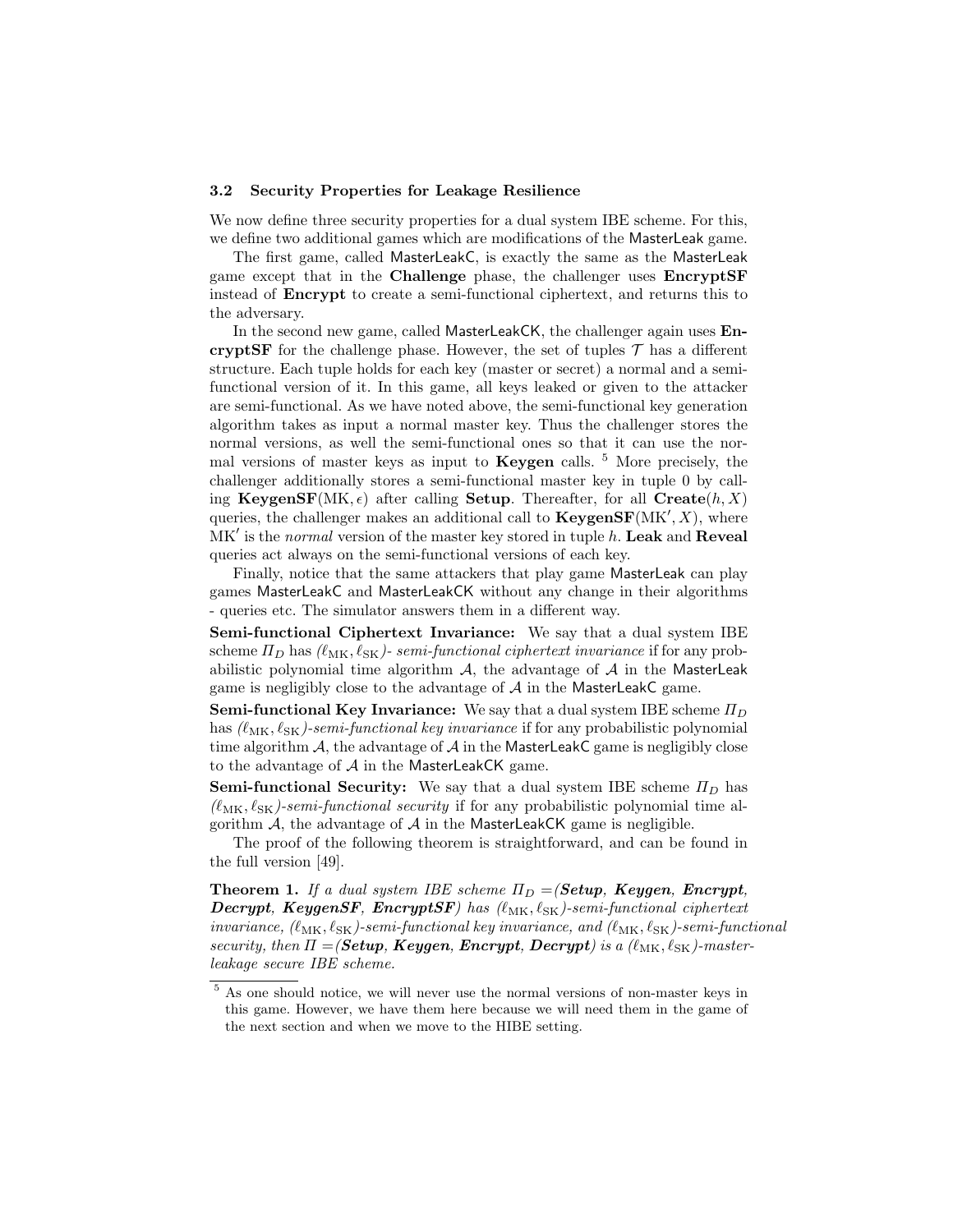#### 3.3 An Alternate Security Property

We additionally define a property called One Semi-functional Key Invariance. In the full version we will show that this implies semi-functional key invariance, and so can be substituted for semi-functional key invariance in proving that a system is  $(\ell_{MK}, \ell_{SK})$ -master-leakage secure. The motivation for this is that proving semi-functional key invariance directly will often involve a hybrid argument, and defining one semi-functional key invariance allows us to include this hybrid as part of our abstraction and hence avoid repeating it for each system.

To define this property, we first define one more variation of our security game, called MasterLeak $_b$ . This is similar to the MasterLeakCK game, with the main difference being that the attacker can choose on which version of each key to leak or reveal. In other words, on the first leakage or reveal query on a key of the augmented set  $\mathcal{T}$ , the attacker tells the challenger whether it wants the normal or the semi-functional version of the key. In order for the challenger to keep track of the attacker's choice on each key, we further augment each tuple of T with a lock-value denoted by  $V \in \mathbb{Z}$  that can take one of the three values  $\{-1, 0, 1\}$ :

- If  $V = -1$  the attacker has not made a choice on this key yet and the key is "unlocked". This is the value the tuple gets, in a Create query.
- If  $V = 0$  the attacker chose to use the normal version of the key on the first leakage or reveal query on it. All subsequent Leak and Reveal queries act on the normal version.
- If  $V = 1$  the attacker chose the semi-functional version and the challenger works as above with the semi-functional version.

To summarize, each tuple is of the form  $(h, X, K, \tilde{K}, L, V)$  i.e. handle - identity or empty string - normal key - semi-functional key - leakage - lock. For example, the original master key is stored at the beginning of the game in the tuple  $(0, \epsilon, MK, Keygen SF(MK, \epsilon), 0, -1)$ .

At some point, the attacker must decide on a challenge key which is "unlocked",  $V = -1$ , and tell this to the challenger. The challenger samples a uniformly random bit  $b \stackrel{\$}{\leftarrow} \{0,1\}$  and sets  $V = b$ . Therefore, the attacker has access to either the normal (if  $b = 0$ ) or the semi-functional (if  $b = 1$ ) version of this key via Leak and Reveal queries. We note that if the attacker did not make a choice for the original master key in tuple 0, it can choose this master key as the challenge key.

The attacker is then allowed to resume queries addressed to either normal or semi-functional keys, with the usual restrictions (i.e. no leakage or reveal queries on keys capable of decrypting the challenge ciphertext after the attacker has seen the challenge ciphertext).

One Semi-functional Key Invariance: We say that a dual system IBE scheme  $\Pi_D$  has  $(\ell_{MK}, \ell_{SK})$ -one semi-functional key invariance if, for any probabilistic polynomial time algorithm  $A$ , the advantage of  $A$  in the MasterLeak<sub>b</sub> game with  $b = 0$  is negligibly close to the advantage of A in the MasterLeak<sub>b</sub> game with  $b = 1$ .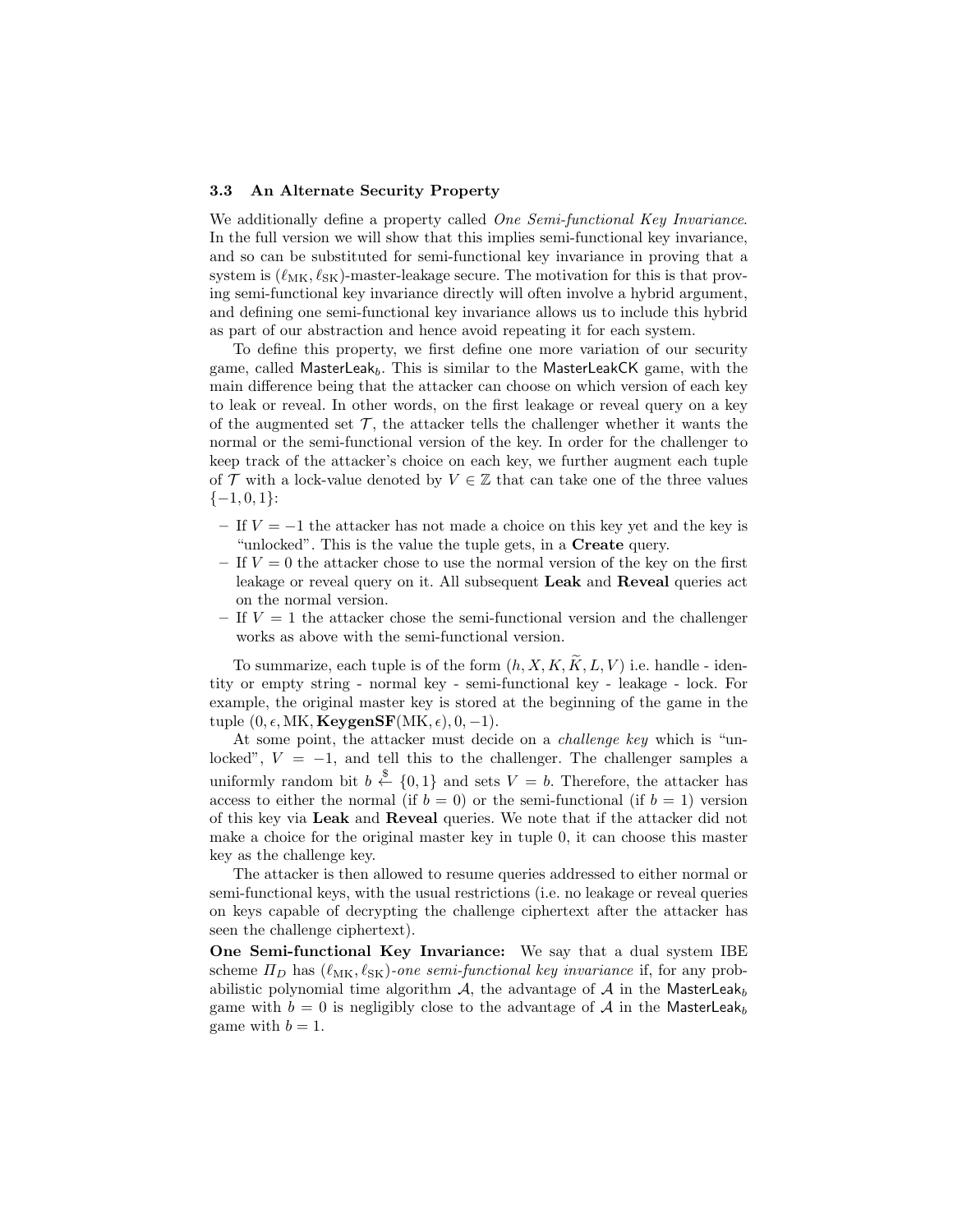The proof of the following theorem can be found in the full version [49].

**Theorem 2.** If a dual system IBE scheme  $\Pi_D$  has  $(\ell_{MK}, \ell_{SK})$ -one semi-functional key invariance, then it also has  $(\ell_{MK}, \ell_{SK})$ -semi-functional key invariance.

# 4 Master-Leakage Secure IBE Scheme

Our IBE scheme is an augmented version of the Lewko-Waters IBE [50], designed to sustain master and secret key leakage from an arbitrary number of keys. To hide nominal semi-functionality in the attacker's view, we add vectors of dimension  $n$  to the front of the ciphertexts and secret keys of the LW system. Notice in the construction below that the last two elements of our secret keys and ciphertexts are very similar to the elements in the LW system (which is essentially a composite order version of the selectively-secure Boneh-Boyen IBE system [9]). Nominal semi-functionality now corresponds to the vector of exponents of the semi-functional components of the key being orthogonal to the vector of exponents of the semi-functional components of the ciphertext. We can use the algebraic lemma of [16] to assert that this orthogonality is hidden from attackers with suitably bounded leakage. Finally, to allow leakage on the master key, we designed the master key to be similar in form to regular secret keys.

Like the original LW scheme, our system uses a bilinear group whose order is the product of three distinct primes (additional background on composite order bilinear groups can be found in the full version [49]). The role of the first prime order subgroup is to "carry" the necessary information of the plaintext message and the secret information of each user or the master authority. The second subgroup is used only in the proof to provide semi-functionality. The third subgroup is used to additionally randomize secret keys. Each of these components is orthogonal to the other two under the pairing operation.

In the construction below, we will use angle brackets to denote vectors and parentheses to denote collections of elements of different types. The dot product of vectors is denoted by  $\cdot$  and component-wise multiplication is denoted by ∗. For a group element  $u \in \mathbb{G}$  and a vector  $\vec{a} \in \mathbb{Z}_N^n$ , we define  $u^{\vec{a}}$  to be  $\langle u^{a_1}, u^{a_2}, \ldots, u^{a_n} \rangle$ . We also define a pairing operation of vectors in  $\mathbb{G}^n$ : For  $\vec{v}_1 = \langle v_{11}, v_{12}, \ldots, v_{1n} \rangle \in \mathbb{G}^n$  and  $\vec{v}_2 = \langle v_{21}, v_{22}, \ldots, v_{2n} \rangle \in \mathbb{G}^n$ , their pairing is  $e_n(\vec{v}_1, \vec{v}_2) := \prod_{i=1}^{n} e(v_{1i}, v_{2i}) \in \mathbb{G}_T$ , where  $e : \mathbb{G} \times \mathbb{G} \to \mathbb{G}_T$  is the bilinear mapping of  $\mathbb{G}$  and the product is the group operation of  $\mathbb{G}_T$ .

#### 4.1 Construction

Our dual system IBE scheme consists of the following algorithms:

**Setup**( $1^{\lambda}$ ) The setup algorithm generates a bilinear group G of composite order  $N = p_1p_2p_3$ , where  $p_1, p_2, p_3$  are three different  $\lambda_1, \lambda_2, \lambda_3$ -bit prime numbers respectively<sup>6</sup>. The subgroup of order  $p_i$  in  $\mathbb G$  is denoted by  $\mathbb G_i$ . We assume that the identities of users in our system are elements of  $\mathbb{Z}_N$ .

 $6$  The three  $\lambda$ 's depend on the security parameter and are chosen appropriately to get a better leakage fraction (see Section 5 for details).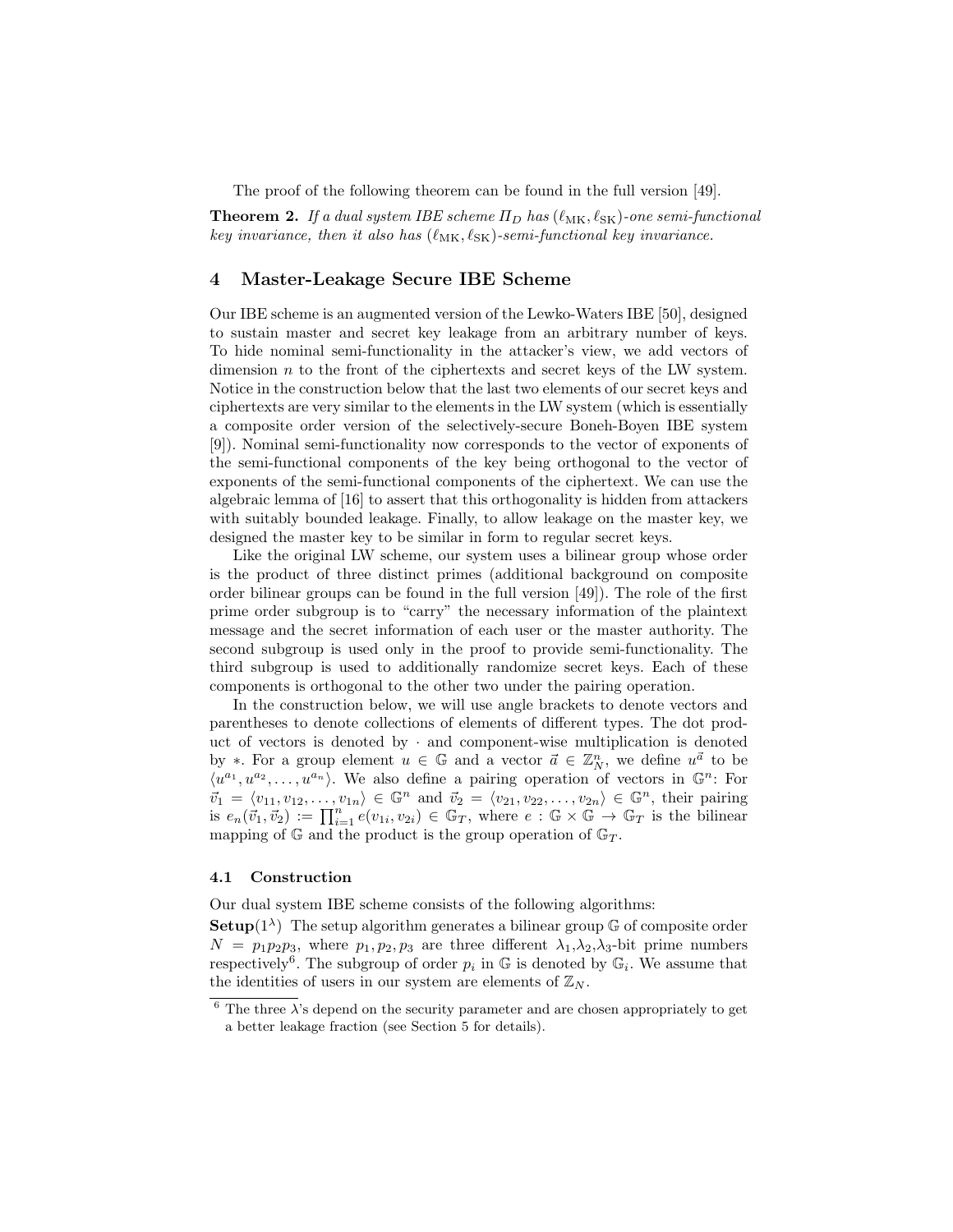We let n be a positive integer greater than or equal to 2. The value of  $n$ can be varied - higher values of  $n$  will lead to a better fraction of leakage being tolerated (see Section 5), while lower values of  $n$  will yield a system with fewer group elements in the keys and ciphertexts.

The algorithm picks 3 random elements  $\langle g_1, u_1, h_1 \rangle \in \mathbb{G}_1 \times \mathbb{G}_1 \times \mathbb{G}_1$  and one random element  $g_3 \in \mathbb{G}_3$ . It also picks  $n+1$  random exponents  $\langle \alpha, x_1, x_2, \ldots, x_n \rangle \stackrel{\$}{\leftarrow}$  $\mathbb{Z}_N^{n+1}$ . It picks  $\langle r, y_1, y_2, \ldots, y_n \rangle \stackrel{\$}{\leftarrow} \mathbb{Z}_N^{n+1}$ , a random vector  $\vec{\rho} = \langle \rho_1, \ldots, \rho_{n+2} \rangle \stackrel{\$}{\leftarrow}$  $\mathbb{Z}_N^{n+2}$ , and a random element  $\rho_{n+3} \stackrel{\$}{\leftarrow} \mathbb{Z}_N$ . It outputs the following public parameters and master key:

$$
PP = (N, g_1, g_3, u_1, h_1, e(g_1, g_1)^\alpha, g_1^{x_1}, g_1^{x_2}, \dots, g_1^{x_n})
$$
  

$$
MK = (\vec{K^*}, K^*) = \left( \left\langle g_1^{y_1}, \dots, g_1^{y_n}, g_1^\alpha h_1^{-r} \prod_{i=1}^n g_1^{-x_i y_i}, g_1^r \right\rangle * g_3^{\vec{g}}, u_1^r g_3^{p_{n+3}} \right)
$$

**Keygen**(MK, PP, X) We first consider when  $X = \epsilon$ , the empty string. Then this algorithm re-randomizes the master key by picking another  $\langle r', y'_1, y'_2, \ldots, y'_n \rangle \stackrel{\$}{\leftarrow}$  $\mathbb{Z}_N^{n+1}$ , a random vector  $\vec{\rho'} = \langle \rho'_1, \ldots, \rho'_{n+2} \rangle \stackrel{\$}{\leftarrow} \mathbb{Z}_N^{n+2}$ , and a random element  $\rho'_{n+3}$  $\stackrel{\$}{\leftarrow} \mathbb{Z}_N$ . If MK =  $(K^*, K^*)$ , it outputs the new (same-sized) master key:

MK' = 
$$
(\vec{K'},{K'}) = (\vec{K^*} * \langle g_1^{y_1'}, \dots, g_1^{y_n'}, h_1^{-r'} \prod_{i=1}^n g_1^{-x_i y_i'}, g_1^{r'} \rangle * g_3^{\vec{\rho'}}, K^* u_1^{r'} g_3^{\rho'_{n+3}})
$$

If  $X = I \in \mathbb{Z}_N$ , an identity, the algorithm picks  $n + 1$  random exponents  $\langle r', z_1, z_2, \ldots, z_n \rangle \stackrel{\$}{\leftarrow} \mathbb{Z}_N^{n+1}$ . Also it picks  $\vec{\rho'} \stackrel{\$}{\leftarrow} \mathbb{Z}_N^{n+2}$  and outputs the secret key:

SK = 
$$
\vec{K_1}
$$
 =  $\vec{K^*}$  \*  $\left\langle g_1^{z_1}, g_1^{z_2}, \dots, g_1^{z_n}, (K^*)^{-1} (u_1^I h_1)^{-r'} \prod_{i=1}^n g_1^{-x_i z_i}, g_1^{r'} \right\rangle$  \*  $g_3^{\vec{\rho'}}$ 

The terms  $g_1^{-x_i y'_i}$  and  $g_1^{-x_i z_i}$  above are calculated by using the  $g^{x_i}$  terms of PP.

It is very important to notice that with knowledge of  $\alpha$  alone, one can create properly distributed secret keys, because the random terms  $r, y_1, \ldots, y_n, \rho_{n+3}, \vec{\rho}$ of the master key are all masked by the random terms  $r', z_1, \ldots, z_n, \rho'$  generated by the algorithm. However, instead of storing  $\alpha$ , the master authority now stores  $n + 3$  elements of  $\mathbb{G}$ .

**Encrypt** $(M, I)$  The encryption algorithm picks  $s \stackrel{\$}{\leftarrow} \mathbb{Z}_N$  and outputs the ciphertext:

$$
CT = (C_0, \vec{C_1}) =
$$
  
=  $(M \cdot (e(g_1, g_1)^{\alpha})^s, \langle (g_1^{x_1})^s, \dots, (g_1^{x_n})^s, g_1^s, (u_1^I h_1)^s \rangle) \in \mathbb{G}_T \times \mathbb{G}^{n+2}$ 

**Decrypt**(CT, SK) To calculate the blinding factor  $e(g_1, g_1)^{\alpha s}$ , one computes  $e_{n+2}(\vec{K_1}, \vec{C_1})$  and the message is computed as  $M = \frac{C_0}{e_{n+2}(\vec{K_1}, \vec{C_1})}$ .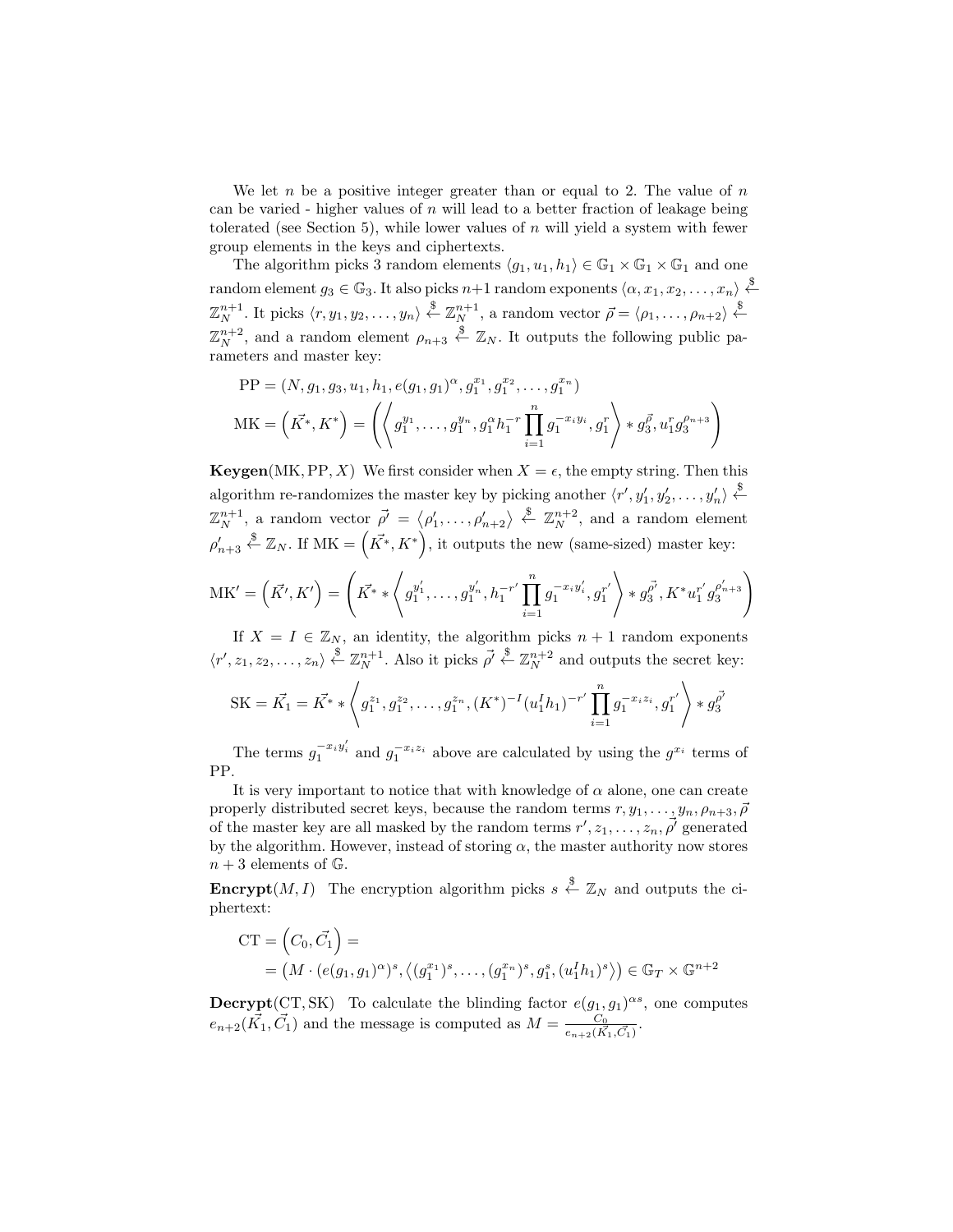#### 4.2 Semi-Functionality

All the ciphertexts, master keys, and secret keys generated by the above algorithms are *normal*, where by normal we mean that they have no  $\mathbb{G}_2$  parts. On the other hand, a semi-functional key or ciphertext has  $\mathbb{G}_2$  parts. We let  $g_2$ denote a generator of  $\mathbb{G}_2$ . The remaining algorithms of our dual system IBE are the following:

**KeygenSF**(MK, X)  $\rightarrow \widetilde{K}$  This algorithm calls first the normal key generation algorithm  $\textbf{Keygen}(MK, X)$  to get a normal key  $MK = \left(\vec{K^*}, K^*\right)$  or  $SK = \vec{K_1}$ , depending on X.

In the former case, it picks  $\vec{\theta} \stackrel{\$}{\leftarrow} \mathbb{Z}_N^{n+2}$  and  $\theta \stackrel{\$}{\leftarrow} \mathbb{Z}_N$  and outputs

$$
\widetilde{\mathrm{MK}} = \left( \vec{K^*} * g_2^{\vec{\theta}}, K^* g_2^{\theta} \right).
$$

In the latter case, it picks  $\vec{\gamma} \overset{\$}{\leftarrow} \mathbb{Z}_N^{n+2}$  and outputs

$$
\widetilde{\mathrm{SK}} = \vec{K_1} * g_2^{\vec{\gamma}}.
$$

**EncryptSF**(M, I)  $\rightarrow$   $\widetilde{CT}$  This algorithm calls first the normal encryption algorithm **Encrypt** $(M, I)$  to get the ciphertext  $CT = (C_0, \vec{C_1})$ . Then it picks  $\vec{\delta} \overset{\$}{\leftarrow} \mathbb{Z}_N^{n+2}$  and outputs

$$
\widetilde{\mathrm{CT}} = \left( C_0, \vec{C}_1 * g_2^{\vec{\delta}} \right).
$$

We call the three terms  $(\vec{\theta}, \theta), \vec{\gamma}, \vec{\delta}$  the semi-functional parameters of the master key, secret key, and ciphertext, respectively. The semi-functional keys are partitioned in nominal semi-functional keys and in truly semi-functional keys, with respect to a specific semi-functional ciphertext. In short, a nominal secret key can correctly decrypt the ciphertext (by using Decrypt), while a nominal master key can generate a semi-functional secret key that correctly decrypts the ciphertext.

As a result, a semi-functional secret key of identity  $I_k$  with parameters  $\vec{\gamma}$  is nominal with respect to a ciphertext for identity  $I_c$  with parameters  $\vec{\delta}$  if and only if  $\vec{\gamma} \cdot \vec{\delta} = 0 \text{ mod } p_2$  and  $I_k = I_c$ .

It is easy to see that only then the decryption is correct, because we get an extra term  $e(g_2, g_2)^{\vec{\gamma} \cdot \vec{\delta}}$  by the pairing. A semi-functional master key with parameters  $\vec{\theta}, \theta$  is nominal with respect to a ciphertext for identity I with parameters  $\vec{\delta}$  if and only if  $\vec{\delta} \cdot (\vec{\theta} + \langle 0, \ldots, 0, -I\theta, 0 \rangle) = 0 \text{ mod } p_2.$ 

The proof of the following theorem can be found in the full version [49].

**Theorem 3.** Under our complexity assumptions and for  $(\ell_{MK} = (n - 1 2c) \log(p_2), \ell_{SK} = (n - 1 - 2c) \log(p_2)$ , where  $c > 0$  is a fixed positive constant, our dual system IBE scheme is  $(\ell_{MK}, \ell_{SK})$ -master-leakage secure.

Our HIBE and ABE constructions as well as their security proofs can also be found in the full version [49].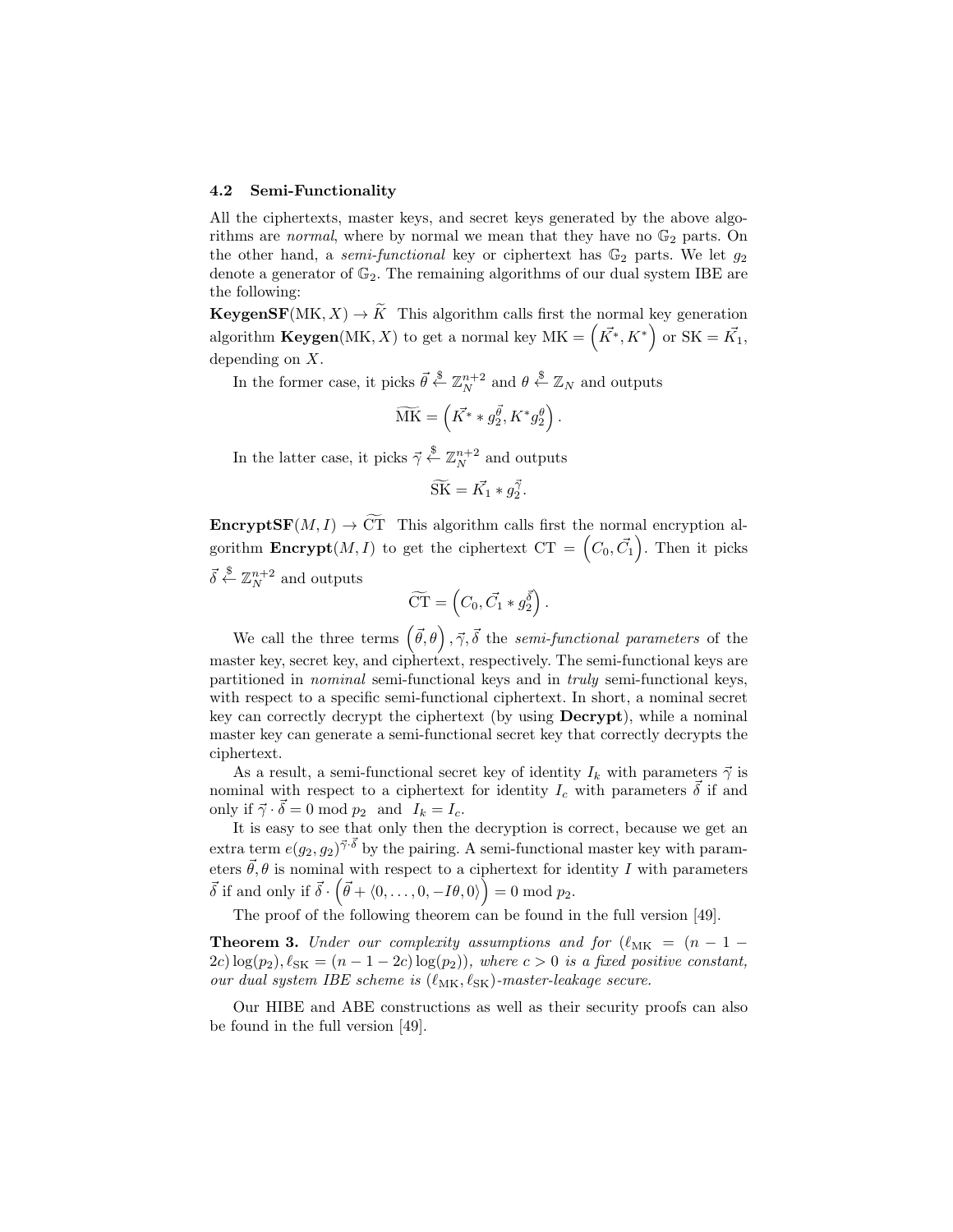| Scheme     | Master Key                                         | Secret Key                                                                                                        |
|------------|----------------------------------------------------|-------------------------------------------------------------------------------------------------------------------|
| <b>IBE</b> | $\frac{n-1-2c}{n+3} \cdot \frac{1}{1+c_1+c_3}$     | $\frac{n-1-2c}{n+2} \cdot \frac{1}{1+c_1+c_3}$                                                                    |
|            |                                                    | HIBE $\left  \frac{n-1-2c}{n+2+D-i} \cdot \frac{1}{1+c_1+c_3} \right $ for key of depth <i>i</i> in the hierarchy |
| ABE        | $\frac{n-1-2c}{n+2+ U } \cdot \frac{1}{1+c_1+c_3}$ | $\frac{n-1-2c}{n+2+ S }\cdot\frac{1}{1+c_1+c_3}$                                                                  |

Table 1.  $c, c_1, c_3$  are arbitrary positive constants and n is an integer greater than 2. For the HIBE scheme,  $D$  is the maximum depth of the hierarchy and  $i$  is the depth of the key in question. The master key is considered to be the root of the hierarchy tree and had depth 0. For the ABE scheme,  $|U|$  is the total number of attributes in the system, and  $|S|$  is the number of attributes of the key in question. Notice that in the ABE scheme we ignored the size of the representations of U and S. They are included in the keys, but they are considered public; thus not included in the leakage fraction.

#### 5 Our Leakage Bound

Our systems allow the same absolute amount of leakage for both the master and the secret keys. That is,  $\ell_{MK} = \ell_{SK} = (n - 1 - 2c) \log p_2$  bits, where n is an arbitrary integer greater than or equal to 2 and c is a fixed positive constant. Notice that the leakage depends only on the size of the  $\mathbb{G}_2$  subgroup, and not on the size of  $p_1$  or  $p_3$ . Thus by varying the relative sizes of the  $\mathbb{G}_1$ ,  $\mathbb{G}_2$ , and  $\mathbb{G}_3$ subgroups, we can achieve variable key sizes and allow different fractions of the key size to be leaked. We use the term "leakage fraction" to mean the number of bits allowed to be leaked from a key divided by the number of bits required to represent that key.

Recall that  $p_1, p_2, p_3$  are primes of  $\lambda_1, \lambda_2, \lambda_3$  bits, respectively, and  $N =$  $p_1p_2p_3$  is the order of our group  $\mathbb{G}$ . We assume that each group element is represented by approximately  $\lambda_1 + \lambda_2 + \lambda_3 = \Theta(\log N)$  bits. Then, by fixing  $\lambda_1 = c_1 \lambda$ ,  $\lambda_2 = \lambda$ , and  $\lambda_3 = c_3 \lambda$ , where  $\lambda$  is the security parameter and  $c_1, c_3$ are arbitrary positive constants, we get that the leakage fractions of our systems are the values presented in the table above.

One notable property of our HIBE scheme is that the higher our keys are in the hierarchy, the less leakage is allowed from them. The master key which is at the top allows for a leakage fraction of  $(n-1-2c)/((n+2+D)(1+c_1+c_3))$ . This is because the base system we adapted, a HIBE system with short ciphertexts, has keys which contain more group elements for users which are higher in the hierarchy. This feature could be avoided by choosing a different base system.

The leakage fraction can be made arbitrarily close to 1 by modifying  $n, c_1$ and  $c_3$  (if we assume a fixed maximum depth for HIBE and a fixed universe size for ABE). Higher values of  $n$  give a better leakage fraction, but larger public parameters, keys, and ciphertexts. Smaller values of  $c_1, c_3$  give a better leakage fraction, but also give fewer bits of security in the  $\mathbb{G}_1$  and  $\mathbb{G}_3$  subspaces as a function of  $\lambda$ . We must choose  $\lambda$  so that  $c_1\lambda$  and  $c_3\lambda$  are sufficiently large.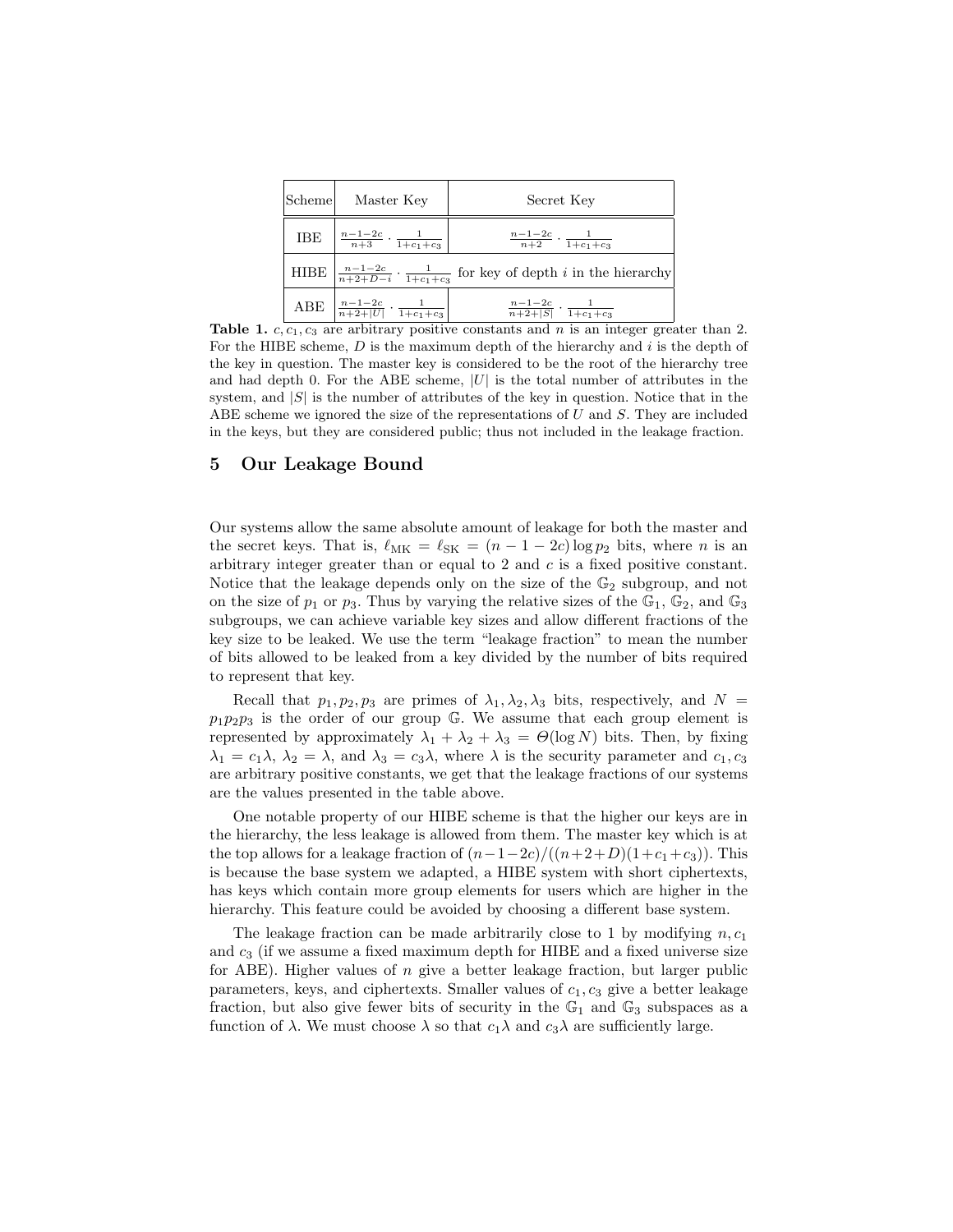# Acknowledgments

We are thankful to Joël Alwen and Yevgeniy Vahlis for useful observations.

### References

- 1. A. Akavia, S. Goldwasser, and V. Vaikuntanathan. Simultaneous hardcore bits and cryptography against memory attacks. In TCC, pages 474–495, 2009.
- 2. J. Alwen, Y. Dodis, M. Naor, G. Segev, S. Walfish, and D. Wichs. Public-key encryption in the bounded-retrieval model. In EUROCRYPT, pages 113–134, 2010.
- 3. J. Alwen, Y. Dodis, and D. Wichs. Leakage-resilient public-key cryptography in the bounded-retrieval model. In CRYPTO, pages 36–54, 2009.
- 4. J. Alwen and L. Ibraimi. Leakage resilient ciphertext-policy attribute-based encryption. manuscript, 2010.
- 5. M. Bellare, B. Waters, and S. Yilek. Identity-based encryption secure under selective opening attack. In TCC, 2011.
- 6. J. Bethencourt, A. Sahai, and B. Waters. Ciphertext-policy attribute-based encryption. In IEEE Symposium on Security and Privacy, pages 321–334, 2007.
- 7. E. Biham, Y. Carmeli, and A. Shamir. Bug attacks. In CRYPTO, pages 221–240, 2008.
- 8. E. Biham and A. Shamir. Differential fault analysis of secret key cryptosystems. In CRYPTO, pages 513–525, 1997.
- 9. D. Boneh and X. Boyen. Efficient selective-id secure identity-based encryption without random oracles. In EUROCRYPT, pages 223–238, 2004.
- 10. D. Boneh and X. Boyen. Secure identity based encryption without random oracles. In CRYPTO, pages 443–459, 2004.
- 11. D. Boneh, X. Boyen, and E. Goh. Hierarchical identity based encryption with constant size ciphertext. In EUROCRYPT, pages 440–456, 2005.
- 12. D. Boneh and D. Brumley. Remote timing attacks are practical. Computer Networks, 48(5):701–716, 2005.
- 13. D. Boneh, R. A. DeMillo, and R. J. Lipton. On the importance of checking cryptographic protocols for faults. In EUROCRYPT, pages 37–51, 1997.
- 14. D. Boneh and M. Franklin. Identity-based encryption from the weil pairing. In CRYPTO, pages 213–229, 2001.
- 15. Z. Brakerski and S. Goldwasser. Circular and leakage resilient public-key encryption under subgroup indistinguishability (or: Quadratic residuosity strikes back). In CRYPTO, pages 1–20, 2010.
- 16. Z. Brakerski, Y. T. Kalai, J. Katz, and V. Vaikuntanathan. Overcoming the hole in the bucket: Public-key cryptography resilient to continual memory leakage. In FOCS, pages 501–510, 2010.
- 17. R. Canetti, Y. Dodis, S. Halevi, E. Kushilevitz, and A. Sahai. Exposure-resilient functions and all-or-nothing transforms. In EUROCRYPT, pages 453–469, 2000.
- 18. R. Canetti, S. Halevi, and J. Katz. A forward-secure public-key encryption scheme. In EUROCRYPT, pages 255–271, 2003.
- 19. D. Cash, Y. Z. Ding, Y. Dodis, W. Lee, R. J. Lipton, and S. Walfish. Intrusionresilient key exchange in the bounded retrieval model. In TCC, pages 479–498, 2007.
- 20. L. Cheung and C. Newport. Provably secure ciphertext policy abe. In ACM Conference on Computer and Communications Security, pages 456–465, 2007.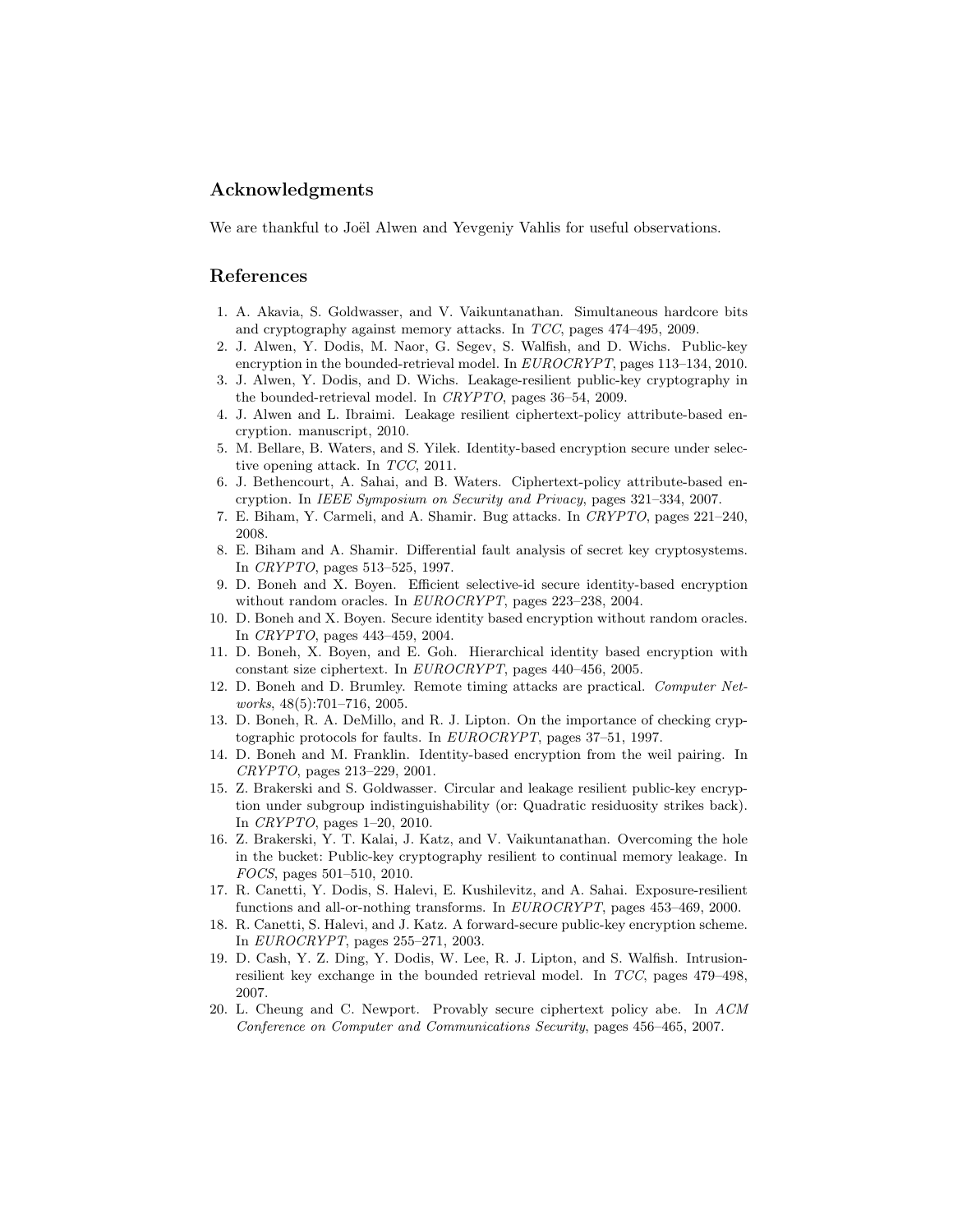- 21. S. Chow, Y. Dodis, Y. Rouselakis, and B. Waters. Practical leakage-resilient identity-based encryption from simple assumptions. In ACM Conference on Computer and Communications Security, pages 152–161, 2010.
- 22. Clifford Cocks. An identity based encryption scheme based on quadratic residues. In IMA Int. Conf., pages 360–363, 2001.
- 23. R. Cramer and V. Shoup. Universal hash proofs and a paradigm for adaptive chosen ciphertext secure public-key encryption. In EUROCRYPT, pages 45–64, 2002.
- 24. D. Di Crescenzo, R. J. Lipton, and S. Walfish. Perfectly secure password protocols in the bounded retrieval model. In TCC, pages 225–244, 2006.
- 25. Y. Dodis, K. Haralambiev, A. Lopez-Alt, and D. Wichs. Cryptography against continuous memory attacks. In FOCS, pages 511–520, 2010.
- 26. Y. Dodis, Y. Kalai, and S. Lovett. On cryptography with auxiliary input. In STOC, pages 621–630, 2009.
- 27. Y. Dodis and K. Pietrzak. Leakage-resilient pseudorandom functions and sidechannel attacks on feistel networks. In CRYPTO, pages 21–40, 2010.
- 28. Y. Dodis, A. Sahai, and A. Smith. On perfect and adaptive security in exposureresilient cryptography. In EUROCRYPT, pages 301–324, 2001.
- 29. S. Dziembowski. Intrusion-resilience via the bounded-storage model. In TCC, pages 207–224, 2006.
- 30. S. Dziembowski and K. Pietrzak. Intrusion-resilient secret sharing. In FOCS, pages 227–237, 2007.
- 31. S. Dziembowski and K. Pietrzak. Leakage-resilient cryptography. In FOCS, pages 293–302, 2008.
- 32. S. Faust, E. Kiltz, K. Pietrzak, and G. N. Rothblum. Leakage-resilient signatures. In TCC, pages 343–360, 2010.
- 33. K. Gandolfi, C. Mourtel, and F. Olivier. Electromagnetic analysis: Concrete results. In CHES, pages 251–261, 2001.
- 34. C. Gentry. Practical identity-based encryption without random oracles. In EU-ROCRYPT, pages 445–464, 2006.
- 35. C. Gentry and S. Halevi. Hierarchical identity based encryption with polynomially many levels. In TCC, pages 437–456, 2009.
- 36. C. Gentry, C. Peikert, and V. Vaikuntanathan. Trapdoors for hard lattices and new cryptographic constructions. In Proceedings of the 40th annual ACM Symposium on Theory of Computing, pages 197–206. ACM, 2008.
- 37. C. Gentry and A. Silverberg. Hierarchical id-based cryptography. In ASIACRYPT, pages 548–566, 2002.
- 38. S. Goldwasser and G. Rothblum. Securing computation against continuous leakage. In CRYPTO, pages 59–79, 2010.
- 39. V. Goyal, A. Jain, O. Pandey, and A. Sahai. Bounded ciphertext policy attribute based encryption. In  $ICALP$  (2), pages 579–591, 2008.
- 40. V. Goyal, O. Pandey, A. Sahai, and B. Waters. Attribute-based encryption for fine-grained access control of encrypted data. In ACM Conference on Computer and Communications Security, pages 89–98, 2006.
- 41. A. Halderman, S. Schoen, N. Heninger, W. Clarkson, W. Paul, J. Calandrino, A. Feldman, J. Applebaum, and E. Felten. Lest we remember: Cold boot attacks on encryption keys. In USENIX Security Symposium, pages 45–60, 2008.
- 42. Y. Ishai, A. Sahai, and D. Wagner. Private circuits: Securing hardware against probing attacks. In CRYPTO, pages 463–481, 2003.
- 43. A. Juma and Y. Vahlis. On protecting cryptographic keys against side-channel attacks. In CRYPTO, pages 41–58, 2010.